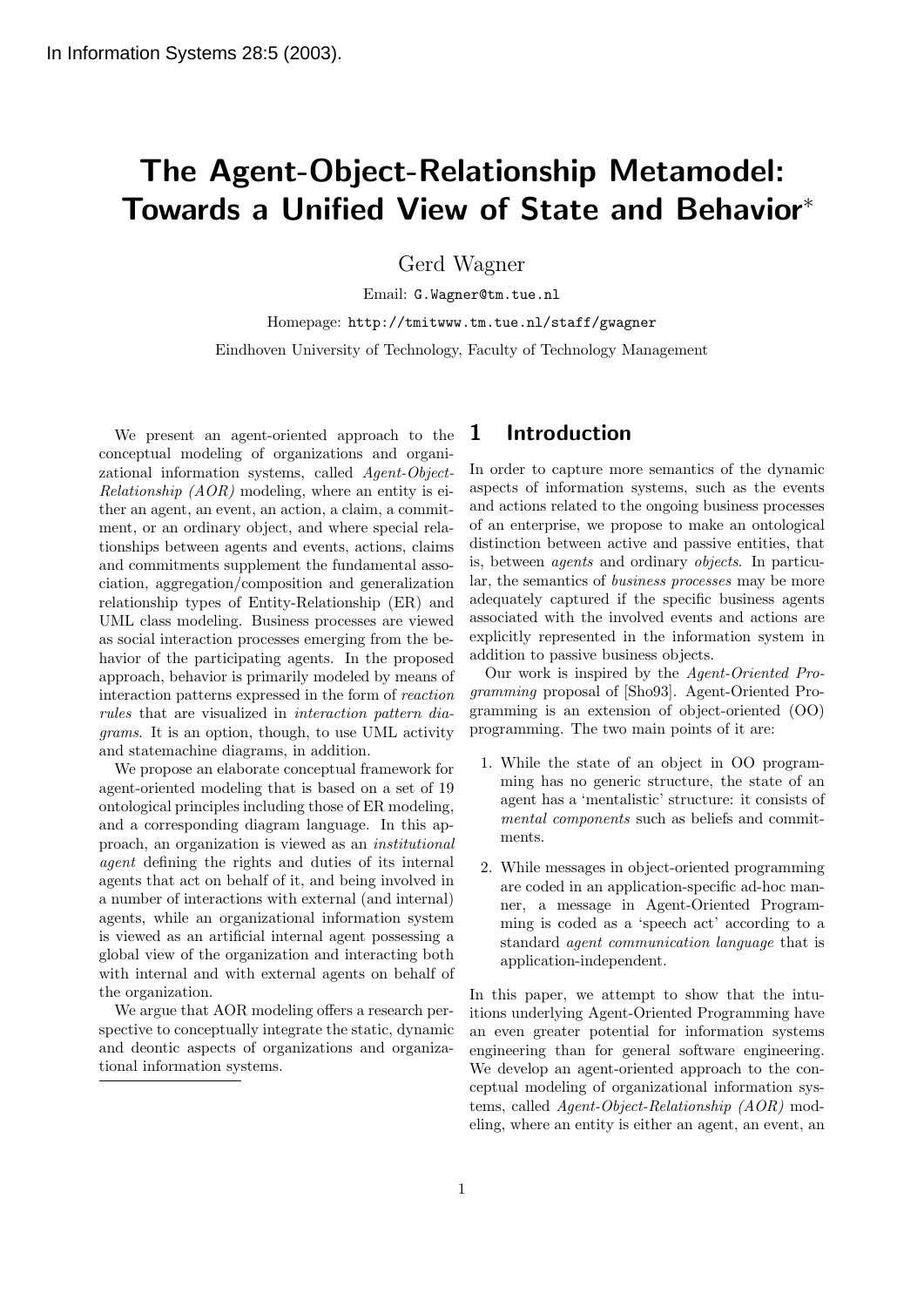action, a claim, a commitment, or an ordinary object, and where special relationships between agents and events, actions, claims and commitments supplement the fundamental association, composition and generalization relationship types of Entity-Relationship modeling. AOR modeling can be viewed as an extension of the Unified Modeling Language (UML). We believe that AOR modeling, by virtue of its agentoriented categorization of different entity types, allows more adequate models of organizations and organizational information systems than ER modeling and the UML.

There are two basic types of AOR models: external and internal ones. An external AOR model adopts the perspective of an external observer who is observing the (prototypical) agents and their interactions in the problem domain under consideration. In an internal AOR model, we adopt the internal (first-person) view of a particular agent to be modeled. This distinction suggests the following system development path: in the analysis phase, draw up an external AOR model including one or more focus agents as a domain model; in the design phase, for each focus agent, transform the external AOR model into an internal one according to the agent's perspective (this is called "internalization"); then, refine the internal AOR model of each focus agent into an implementation model for the target language (such as SQL or Java). A complete internal AOR model is a formal specification of a high-level state transition system, where perception, reaction and commitment/claim handling provide the basic transition types.

After reviewing the principles of Entity-Relationship modeling and discussing the basic features of agents and the 'agentification' of information systems in Section 2, we discuss the principles of Agent-Object-Relationship (AOR) modeling in Section 3. We then introduce the two basic types of AOR models, external and internal AOR models, in Section 4 and 5, and discuss further behavior modeling elements in Section 6. In Section 7, we briefly consider the issue of tool support. Finally, in Section 8, we review some related work, and point out the strengths and weaknesses of AOR modeling.

## 2 Agents and Agentified Information Systems

### 2.1 The Current Information System Paradigms

Current information system technologies are largely based on the Entity-Relationship (ER) metamodel of [Che76] and the Relational Database (RDB) model of [Cod70]. Driven both by the inherent shortcomings of relational databases and the success of the object-oriented (OO) programming paradigm, concepts and techniques from OO programming are now increasingly applied in the area of information systems. However, there is no single generally acknowledged model of object-orientation, and OO programming differs from object-oriented information systems engineering in various respects. In OO programming, all software artifacts are viewed as objects, from GUI push buttons to entire server programs (which also count as active objects), while in object-oriented information systems, typical examples of objects are customers, bank accounts and other 'business objects' which are represented in object-relational (i.e. SQL-99) databases. Obviously, these two disciplines do not share a common conceptual space. Concerning database systems, the most important object-oriented features are object IDs, object references, abstract data types (including userdefined base types) with subtype hierarchies (realizing inheritance relationships between ADTs), objectvalued attributes, and subtable hierarchies (realizing generalization relationships between entity types).

While ER modeling has always been objectoriented to some degree, through its support of generalization and complex-valued attributes, the RDB model is going to be conservatively extended to the Object-Relational Database (ORDB) model as exemplified by a number of research prototypes and commercial systems, and as expressed by the new SQL-99 standard.<sup>1</sup>

Current information system technologies do not support the concept of an agent and the distinction between agents and objects: no matter if the customers of an enterprise are represented in a RDB table, in an object table of an ORDB, or in an object class of an Enterprise Java Beans-based framework, such as IBM's San Francisco, they are not explicitly represented and treated as agents but rather as objects in the same way as rental cars or bank accounts.

### 2.2 Principles of Entity-Relationship Modeling

Since they form the foundation of information modeling, we restate the ontological principles of Entity-Relationship (ER) modeling:

1. An information system has to represent information about entities that occur in the universe of discourse associated with its application domain, and that can be uniquely identified and distinguished from other entities.

<sup>&</sup>lt;sup>1</sup>See [SM96] for a discussion of ORDBs from the SQL programming perspective, and [Wag98] for a theoretical presentation of the ORDB model.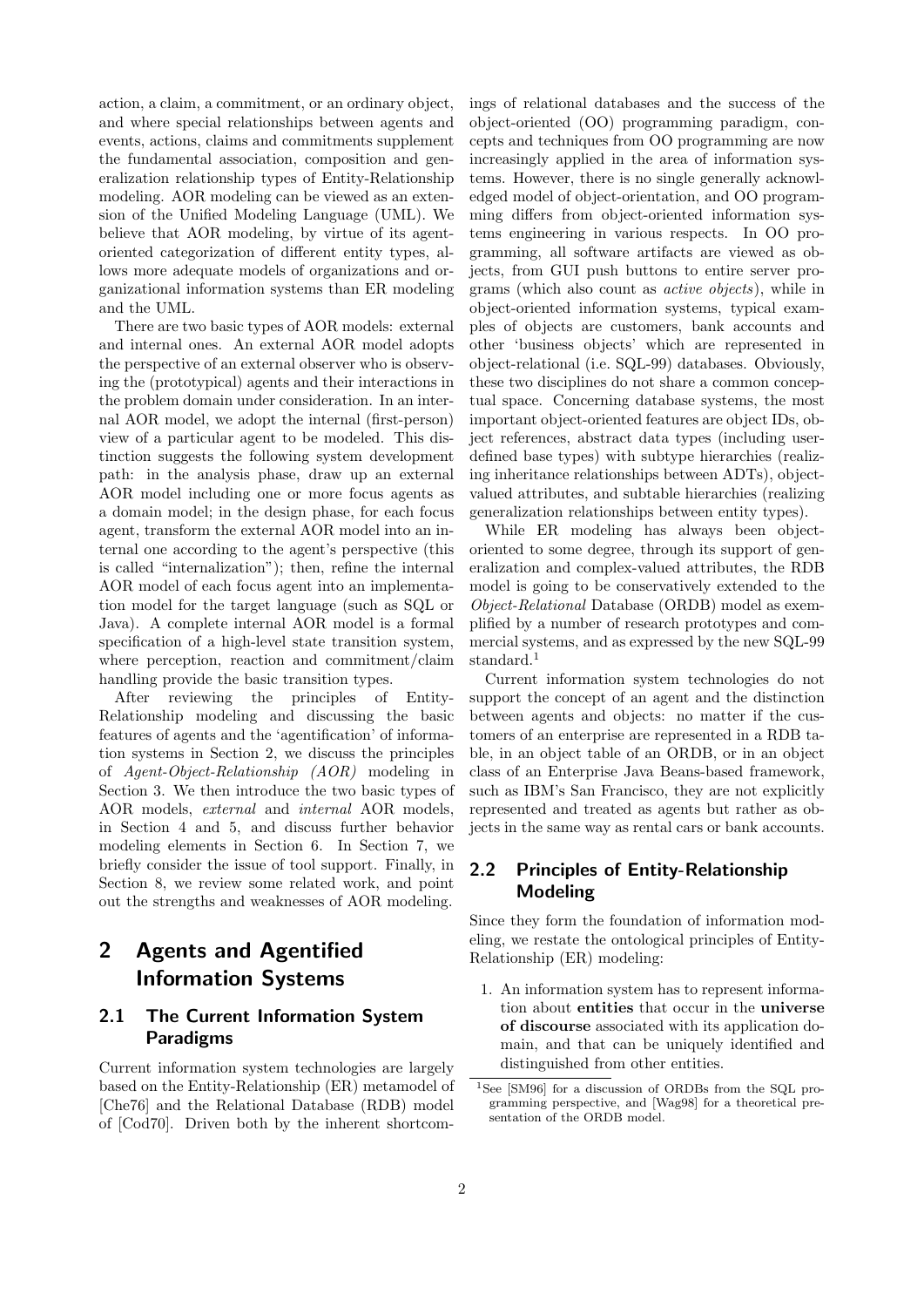- 2. Entities have properties and participate in relationships with other entities.
- 3. In order to represent entities in an information system, they are classified by means of **entity** types.
- 4. Each entity type defines a list of (stored and derived) attributes that are used to represent the relevant properties of the entities associated with it.
- 5. Together, the values of all attributes of an entity form the state of it.
- 6. In order to represent ordinary domain relationships (associations) between entities, they are classified by means of relationship types.
- 7. There are two designated relationships between entity types that are independent of the application domain: generalization (isSubclassOf) and aggregation (isPartOf).

In addition to the way generalization is visualized in ER diagrams and UML class diagrams, by means of a special arrow, we also visualize a subclass as a rectangle within its superclass, following [Har87]. In terms of visual clarity, this seems especially useful for the graphical rendering of subclasses that are defined by means of a Boolean status attribute, as illustrated in Figure 1.



Figure 1: A library database includes two object types: Book and BookCopy. Books for which the status predicate isAvailable holds (determined by checking if there is at least one copy of that book available) form a subclass of Book.

An ER model or a UML class model does not make a distinction between passive and active entities, that is, between objects and agents. Also, there is no distinction between a basic entity type like *Item* and an action event type like Delivery in these models.

### 2.3 Agents

The agent metaphor subsumes both natural and artificial systems. A formal agent concept for the purpose of representing agents in an information system, and for agentifying information systems, may abstract away from many of the higher-level cognitive aspects of human agents. It only needs to capture those aspects that are relevant for realizing the interactions of interest. In an enterprise information system, for instance, only perceptions (in the form of signals), beliefs, memories and commitments associated with business processes are of interest.

There are several approaches to defining agents in the literature, only two of them being relevant for our purposes:

- 1. The software engineering approach emphasizes the significance of application-independent highlevel agent-to-agent communication as a basis for general software interoperability. E.g., in [GK94], the following definition of agents is proposed: An entity is a software agent if and only if it communicates correctly in an agent communication language.
- 2. The mentalistic approach, based on the knowledge representation paradigm of AI, points out that the state of an agent consists of mental components such as beliefs, perceptions, memory, commitments, expectations, goals and intentions, and its behavior is the result of the concurrent operation of its perception (or event handling) system, its knowledge system (comprising an update and an inference operation), and its action system (responsible for epistemic, communicative and physical actions and reactions). E.g., in the approach of [Sho93], an agent is an entity whose state is viewed as consisting of mental components such as beliefs, capabilities, choices, and commitments. 2

According to our ontological distinction between agents and objects, only agents can perceive events, perform actions, communicate, or make commitments. Ordinary objects are passive entities with no such capacities.

This contrasts with the language used in the literature on object-oriented programming, where objects 'communicate' or 'interact' with each other by sending 'messages'. Notice that the UML term 'collaboration' between objects corresponds only to a very low-level sense of communication and interaction. In

<sup>2</sup>Another choice of basic mental components is proposed in the BDI approach of [RG91]: beliefs, desires, and intentions. Notice that in both lists of basic mental state components, two important components are missing: perceptions, e.g. in the form of incoming messages and signals representing communication and environment events, and memory of past events and actions. In fact, although perceptions are temporally not as stable as beliefs, they form the basis of reactive behavior, and are therefore more fundamental than many other mental components such as desires and intentions.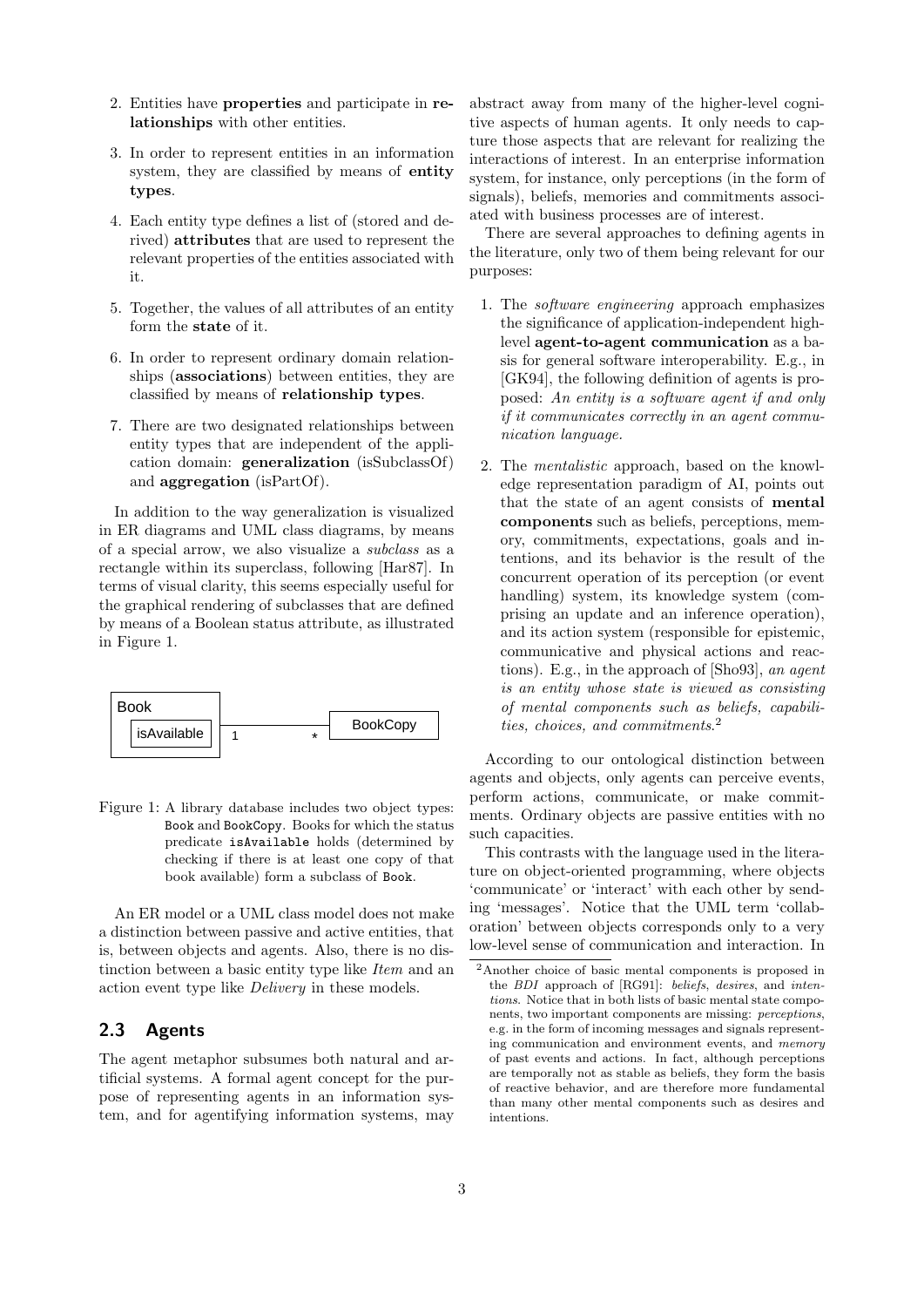fact, sending a 'message' in the sense of OO programming corresponds rather to a (possibly remote) procedure call, and not to a communication act (or speech act): while an OO message has no generic structure at all, a speech act message has the mandatory form  $m(c)$  where m is the message type (expressing the 'illocutionary force'), and  $c$  is the message content (composed of propositions and/or action terms).

Conceptually, it is therefore not justified to model customers and suppliers as 'business objects' in the same way as bank accounts and software artifacts (such as GUI push buttons). Object-orientation does not capture communication and interaction in the high-level sense of business processes carried out by business agents.

Our view is shared by Jacobson [Jac94] who remarks (p.36) that "it is bizarre to apply the way of thinking that governs computer systems to business processes".

#### 2.4 Information Systems as Agents

The following definition of [HR95] summarizes the most important features of agency: Intelligent agents continuously perform three functions: perception of dynamic conditions in the environment; action to affect conditions in the environment; and reasoning to interpret perceptions, solve problems, draw inferences, and determine actions.

In the case of an agentified information system,

- 1. 'perception of dynamic conditions in the environment' refers to incoming messages representing communication events (such as receiving a request for a sales quotation or an acknowledgment of a sales order) and to incoming signals representing environment events (such as receiving a payment);
- 2. 'action to affect conditions in the environment' refers to communication acts of the agentified IS (such as acknowledging a sales order) and to physical acts (such as delivering goods or making a payment);
- 3. finally, 'reasoning to interpret perceptions, solve problems, draw inferences, and determine actions' refers to things like the proper processing of incoming messages, the computational inference of correct answers to queries, and the determination of proper actions (such as locking all sales orders of a customer whose credibility is in question or issuing an alert when the fulfillment of a commitment is overdue).

An information system may be explicitly designed as an agent by

- 1. treating its information items as its beliefs or knowledge; 3
- 2. adding further mental components such as perceptions (in the form of incoming messages and signals), *memory*, and *commitments*;
- 3. providing support for agent-to-agent communication on the basis of a standard agent communication language.

In order to agentify an information system, its schema has to be partitioned: in addition to the tables representing the current state of affairs that form its beliefs, special tables are needed for representing its memory (about past events and actions) and its commitments and claims. For querying the perception state by processing incoming messages a built-in data structure (such as an event queue) has to be added. Finally, the reaction patterns representing the reactive and communicative behavior of the information system have to be specified, e.g. by means of reaction rules. Depending on a triggering event type and possibly on a mental state condition (involving beliefs, memory, commitments and claims), a reaction pattern specifies an action and an associated mental effect that may lead to updates of belief, commitment and claim tables. In this way, an information system turns into a knowledge-perceptionmemory-commitment *(KPMC)* agent.

### 2.5 Potential Applications for Agent-Oriented IS Engineering

In principle, any organizational IS that has to represent, and to interact with, agents (such as customers, employees, or other information systems) can benefit from an agent-oriented approach. An agent-oriented approach to IS engineering is most useful for systems that have to support business processes across different organizations and organizational units. Such systems are required, for instance, to manage supply chains or to support virtual enterprises. In these application domains, large distributed information systems are needed where the nodes, representing organizations or organizational units, have to be able to interact with each other as peers. This is the type of interaction that is best captured by an agent-oriented approach, and where the possibility of coordinated co-development of several interacting systems offered by AOR modeling seems to be especially useful.

<sup>3</sup>Unlike in philosophy, it does not make sense to distinguish between knowledge and beliefs in the design and engineering of agent systems where both terms simply refer to the information that is available to the agent under construction. We will interchangeably use these terms without making any reference or commitment to philosophical theories.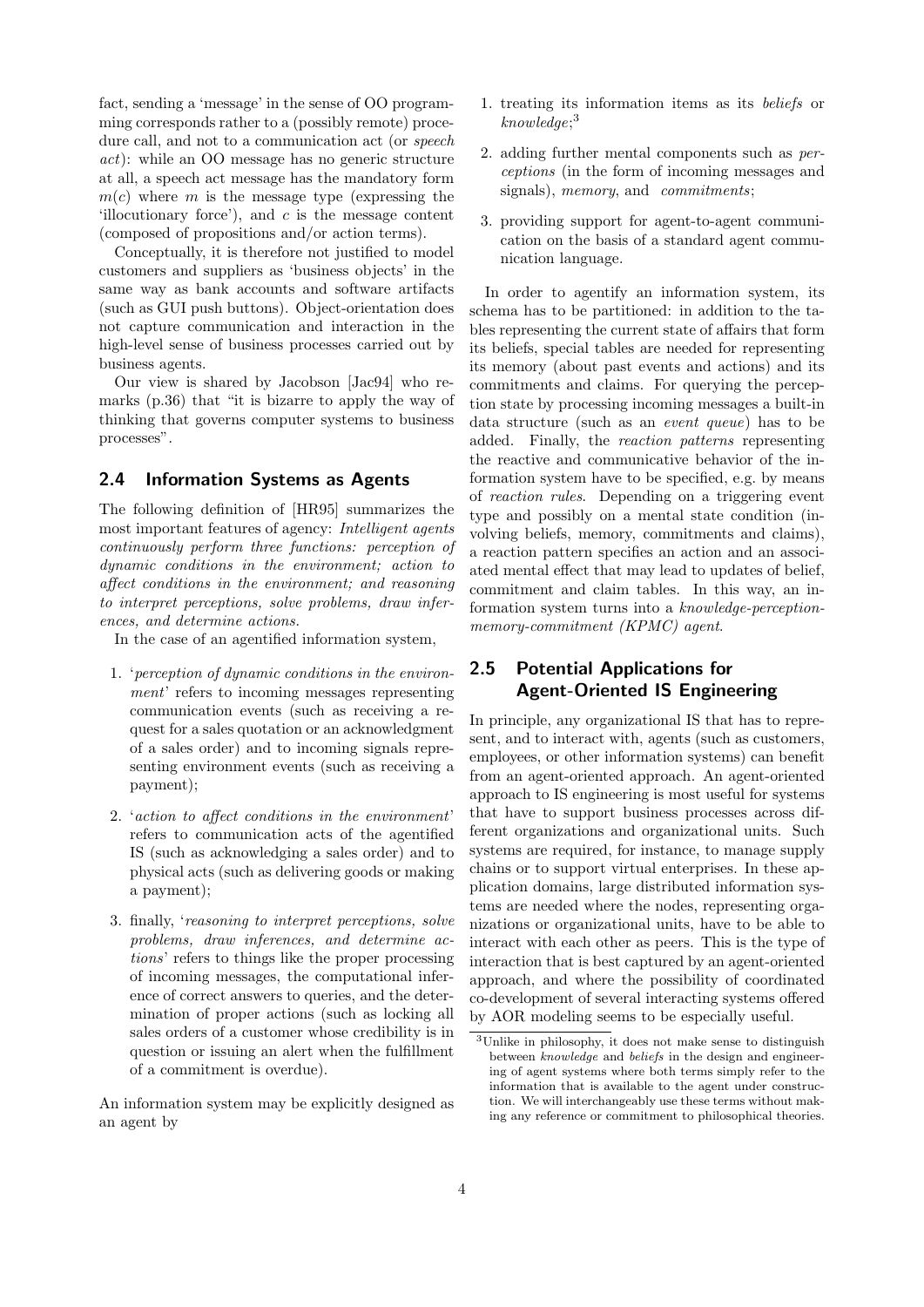Our considerations are supported by an increasing number of publications on agent-oriented supply chain management (see, e.g., [CPF<sup>+</sup>99, FBT00, GSP00]) and agent-based IT support for virtual enterprises (see, e.g., [FMHS96, WS00]).

## 3 Principles of Agent-Object-Relationship Modeling

In this section we introduce a new modeling paradigm: the agent-object-relationship (AOR) metamodel for modeling agent-oriented information systems. As in ER modeling, the purpose is to provide a generic methodology for information systems analysis and design. In the same way as an ER model can be effectively transformed into a relational or object-relational database schema, an AOR model should be transformable into a corresponding database schema. Notice that this implies that the elements of the AOR metamodel must have a formal semantics. We will sketch such a transformation briefly in Section 5.7.

ER modeling does not account for the dynamic aspects of information and knowledge processing systems. These aspects are related to notions like communication, interaction, events, activities and processes. For capturing semantic aspects related to the dynamics of information systems, it is necessary to distinguish between agents and passive objects. While both objects and agents are represented in the system, only agents *interact* with it, and the possible interactions may have to be represented in the system as well.

The UML does not support the concept of an agent as a first class citizen. In the UML, there is a certain ambiguity with respect to the agent concept. Human and artificial agents, if they are 'users' of a system, are called actors being involved in use cases but remaining external to the system model, while software agents within the boundaries of the system considered are called 'active objects'. In the UML, the customers and the employees of a company would have to be modeled as 'objects' in the same way as rental cars and bank accounts, while in the AOR approach they would be modeled as institutional or human agents to be represented in the system of that company (which itself could be modeled as an artificial agent).

Since interaction between agents takes place in a social context, deontic concepts such as commitments and claims with respect to external agents, and rights and duties with respect to internal agents, are essential for understanding and controlling coherent interaction between agents and other systems. Neither ER

modeling nor UML provide any means to account for the deontic aspects of an information system.

In AOR modeling, an entity is either an event, an action, a claim, a commitment, an agent, or an object. Only agents can communicate, perceive, act, make commitments and satisfy claims. Objects do not communicate, cannot perceive anything, are unable to act, and do not have any commitments or claims. Being entities, agents and objects of the same type share a number of attributes representing their properties or characteristics. So, in AOR modeling, there are the same notions as in ER modeling (such as entity types, relationship types, attributes, etc.).

The AOR modeling language (AORML) is based on the AOR metamodel. While ER modeling and UML support the design of object-oriented information systems realized with the help of relational and object-relational database technology, AORML is to support the high-level design of agent-oriented information systems.

### 3.1 Ontological Foundations of AOR Modeling

In [WW99], it is convincingly argued that a domain modeling approach should be based on clear ontological principles explaining and justifying the vocabulary employed independently of any specific implementation technique. In laying out the ontological foundations of a modeling method, one may consider both the concepts and terminologies established in the practice of developing and using information technologies and the theories of traditional and contemporary philosophy. In traditional philosophy, however, ontology was mainly an issue of theological and metaphysical speculation, while for the purpose of information system modeling, ontology is a purely pragmatic issue.

AOR modeling adds to the above seven ontological principles of ER modeling the following ones:

- 8. Different entities may belong to different epistemic categories. There are agents, events, actions, commitments, claims, and objects.
- 9. We distinguish between communicative and noncommunicative actions and events.
- 10. Actions create events (called action events), but not all events are created by actions.
- 11. Some of these modeling concepts are indexical, that is, they depend on the perspective chosen: in the perspective of a particular agent  $a_1$ , actions of other agents are viewed as events, and *commitments* of an agent  $a_2$  towards  $a_1$  are viewed as *claims* of  $a_1$  against  $a_2$ .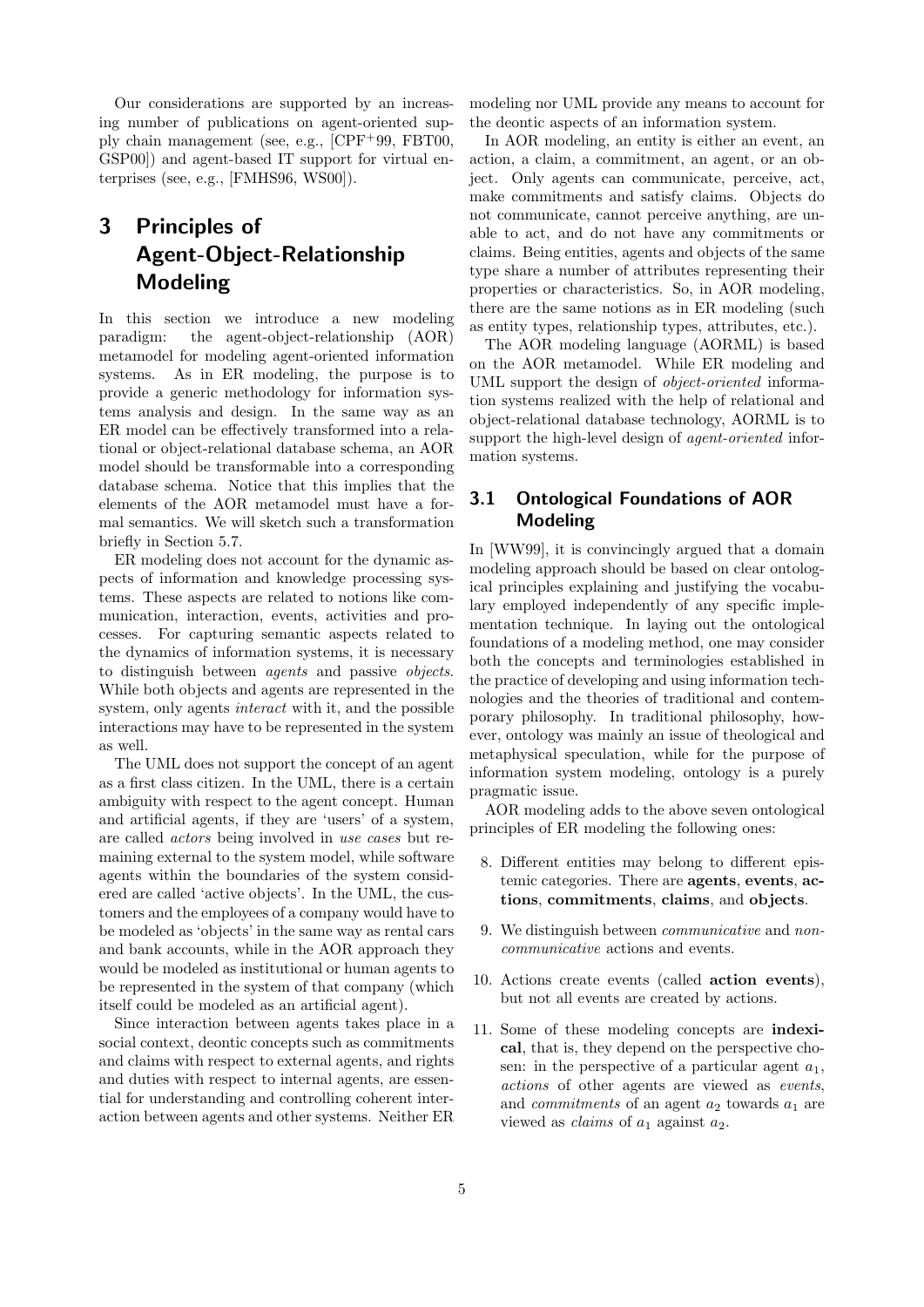- 12. In the internal perspective of an agent, a commitment refers to a specific action to be performed in due time, while a claim refers to a specific action event that ought to happen in due time.
- 13. Communication is viewed as asynchronous point-to-point message passing. We take the expressions receiving a message and sending a message as synonyms of perceiving a communication event and performing a communication act.
- 14. There are six designated relationships in which specifically agents, but not objects, participate: only an agent perceives environment events, receives and sends messages, does noncommunicative actions, hasCommitment to perform some action in due time, and hasClaim that some action event will happen in due time.
- 15. We distinguish between artificial, biological and institutional agents. Software agents and robots are artificial agents. For our purposes, humans form the only relevant subclass of biological agents. Institutional agents are social constructs,<sup>4</sup> such as organizations and organizational units.
- 16. An institutional agent consists of a certain number of (human, artificial or institutional) *in*ternal agents that act on behalf of it. This is illustrated in Figure 2. An institutional agent can only perceive and act through its human and artificial internal agents.
- 17. In the context of an institutional agent, each internal agent has certain rights and duties.
- 18. There are three kinds of duties: an internal agent may have the duty to fulfill commitments of a certain type, the duty to monitor claims of a certain type, or the duty to react to events of a certain type on behalf of the organization.
- 19. A right refers to an action type such that the internal agent is permitted to perform actions of that type on behalf of the organization.

### 3.2 Object Types

Object types, such as sales orders or product items, are visualized as rectangles essentially in the same way like entity types in ER diagrams, or object classes

in UML class diagrams. They may participate in association, generalization or aggregation/composition relationships with other object types, and in association or aggregation/composition relationships with agent types.

The multiplicity constraints of an association are specified like in the UML (by means of declarations such as 0..1 or 1..∗ at the respective association end).

### 3.3 Agent Types

We distinguish between artificial agents, human agents and *institutional* agents.<sup>5</sup> Examples of human agent types are Person, Employee, Student, Nurse, or Patient. Examples of institutional agents are organizations, such as a bank or a hospital, or organizational units. An institutional agent consists of a number of internal agents that perceive events and perform actions on behalf of it, by playing certain roles.

In many cases, the agent types of a problem domain represent a role played by agents of a more generic (domain-independent) type. Such a role can be represented as a subclass of a more generic class whose extension is more stable. Examples of generic agent types are: Person in the case of human agent roles, Corporation in the case of institutional agent roles, and LegalEntity in the case of mixed human/institutional agent roles.<sup>6</sup>

In certain application domains, there may also be artificial agent types, such as software agents (e.g., involved in electronic commerce transactions), embedded systems (such as automated teller machines), or robots. For instance, in an automated contract negotiation or in an automated purchase decision, a legal entity may be represented by an artificial agent. Typically, an artificial agent is owned, and is run, by a legal entity that is responsible for its actions.

In AOR diagrams, an agent type is visualized as a rectangle with rounded corners. Icons indicating a single human, a group, or a robot may be used for visualizing the distinction between human, institutional and artificial agent.

An agent type may be defined as a subclass of another agent type, thus inheriting all of its attributes (and operations). For instance, in Figure 3, Person is a subclass of LegalEntity.

Agents may be related to other entities by means of ordinary domain relationships (associations). In addition to the designated relationship types generalization and composition of ER/OO modeling, there are

<sup>&</sup>lt;sup>4</sup>With this notion we refer to the terminology of [Sea95] where social facts are defined as those facts "involving two or more agents who have collective intentionality", and institutional facts are defined as those social facts that are based on the collective assignment of status functions and on constitutive rules.

<sup>5</sup>Notice that we do not distinguish between 'agents' and 'actors'. Both terms denote the same concept. By default, we use the term 'agent'.

 $6$ These concepts have been proposed in the *Enterprise On*tology of [UKMZ98].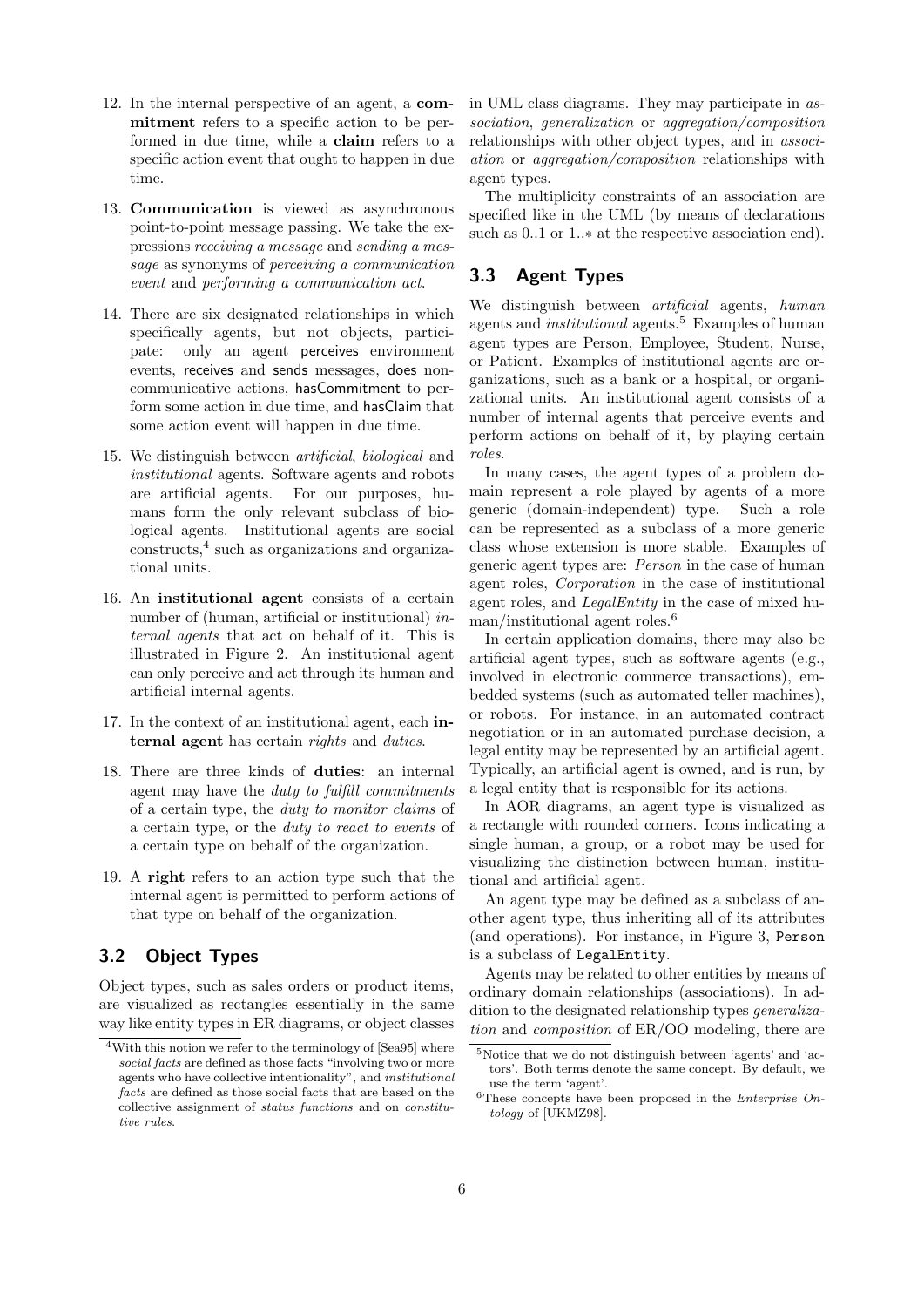

Figure 2: The meta-entity type Agent and its subtypes. An institutional agent aggregates a number of *internal* agents, and is associated with a number of external agents.



Figure 3: The agent types Person and Corporation are subclasses of the agent type LegalEntity that is many-to-many associated with the object type PostalAddress.

further designated relationship types relating agents with events, actions and commitments. They are discussed below.

### 3.4 External and Internal Agents

With respect to an institutional agent, one has to distinguish between external and internal agents. Internal agents, by virtue of their contractual status (or ownership status, in the case of artificial internal agents), have certain rights and duties, and assume a certain position within the subordination hierarchy of the institution they belong to.<sup>7</sup> In the case of a hospital, examples of human internal agents are doctors and nurses; examples of artificial internal agents are communication-enabled information systems and agentified embedded systems, such as patient monitoring systems.

### 3.5 Concrete and Prototypical Entities

As in the UML, instances of a type are graphically rendered by a respective rectangle with the underlined name of the particular instance as its title, possibly followed by a colon and its type (see Figure 4). For depicting a prototypical instance, the instance name is left empty, such as for :LegalEntity in Figure 4.



Figure 4: Two agents: the agent *GerdWagner*, as an instance of the agent type Person, and a prototypical instance of LegalEntity.

The same notation for instances applies also to objects, actions/events, and commitments/claims.

### 3.6 Commitments and Claims

Commitments and claims are fundamental components of social interaction processes. Consequently, a proper representation and handling of commitments and claims is vital for automating business processes. This is acknowledged by the ebXML standardization initiative in the statement "The business semantics of each commercial transaction are defined in terms of the Business Objects affected, and the commit $ment(s)$  formed or agreed."<sup>8</sup>

Representing and processing commitments and claims in information systems explicitly helps to achieve coherent behavior in (semi-)automated interaction processes. In [Sin99], the social dimension of coherent behavior is emphasized, and commitments are treated as ternary relationships between two agents and a 'context group' they both belong to. For simplicity, we treat commitments as binary relationships between two agents.

Commitments to perform certain actions, or to see to it that certain conditions hold, typically arise from certain communication acts. For instance, sending a

<sup>7</sup>We do not define the concept of position in this paper.

 $8$ From the  $ebXML$  Technical Architecture Specification v0.9.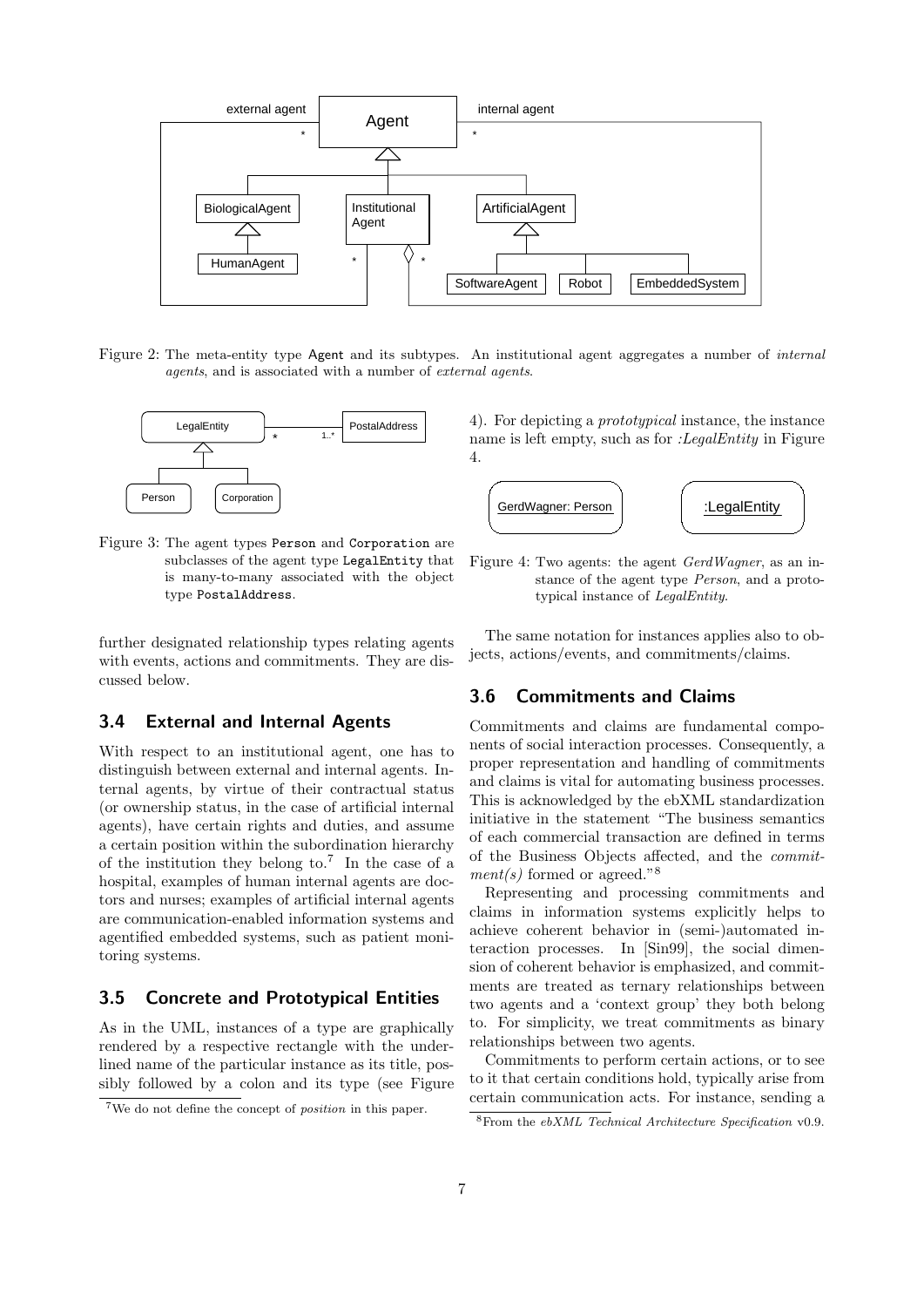sales quotation to a customer commits the vendor to reserve adequate stocks of the quoted item for some time. Likewise, acknowledging a sales order implies the creation of a commitment to deliver the ordered items on or before the specified delivery date.

There are two kinds of commitments: commitments to do an action and commitments to see to it that some condition holds. We call the former to-do commitments, and the latter see-to-it-that commitments. Formally, a to-do commitment of agent  $a_1$ towards agent  $a_2$  may be expressed as a quadruple,

$$
\langle a_1, a_2, \alpha(c_1, \ldots, c_n), \, \text{TimeSpec} \, \rangle
$$

where  $\alpha$  denotes an action type,  $c_1, \ldots, c_n$  is a suitable list of parameters, and TimeSpec specifies, e.g. in the form of a deadline, the time constraints for the fulfillment of the commitment. An example of a todo commitment where Gerd Wagner is committed to return the book with inventory number 980114 to the department library by November 9, 2000, is expressed as

h GerdWagner, DepLib, return-Book(980114),  $9-Nov-2000$ 

A see-to-it-that commitment is expressed in the same form, but now  $\alpha(c_1, \ldots, c_n)$  represents a proposition (logical sentence) instead of an action term. In the sequel, because they are more fundamental, we only consider to-do commitments.

Obviously, a commitment of  $a_1$  (the debtor) towards  $a_2$  (the creditor) to do the action  $\alpha$  is mirrored as a claim of  $a_2$  against  $a_1$  to create the action event  $\alpha$ . Commitment and claim processing (that is, the operational semantics of commitments and claims) includes the following operations:

- the *creation* of a commitment/claim through the performance of certain actions or the occurrence of certain events,
- the *cancellation* of a commitment by the debtor,
- waiving a claim by the creditor (or releasing the debtor from the corresponding commitment),
- the *delegation* of a commitment by the debtor to another agent who becomes the new debtor,
- *assigning* a claim by the creditor to another agent who becomes the new creditor
- $\bullet$  *fulfilling* a commitment.

A commitment has to be fulfilled unless the debtor is released from it, or certain exceptional circumstances warrant its cancellation. If a commitment cannot be fulfilled or is otherwise violated, some form of compensation may have to be negotiated. We propose to express these commitment processing steps by means of reaction rules in a declarative way.

### 4 External AOR Models

In an external AOR model, we adopt the view of an external observer who is observing the (prototypical) agents and their interactions in the problem domain under consideration. Typically, an external AOR model has a *focus*, that is an agent, or a group of agents, for which we would like to develop a state and behavior model. In this external-observer-view, 'the world' (i.e. the application domain) consists of various types of

- 1. agents,
- 2. communicative and non-communicative **action** events,
- 3. non-action events,
- 4. *commitments/claims* between two agent types,
- 5. ordinary objects,
- 6. various designated relationships, such as sends and does,
- 7. ordinary associations.

In the view of an external observer, actions are also events, and commitments are also claims, exactly like two sides of the same coin. Therefore, an external AOR model contains, besides the agent and object types of interest, the action event types and commitment/claim types that are needed to describe the interaction between the focus agent(s) and the other types of agents. These meta-entity types of external AOR modeling are shown in Figure 5.

Object types, in an external AOR model, belong to one or more agents (or agent types). They define containers for beliefs. If an object type belongs exclusively to one agent or agent type (in the sense of a UML *component* class), the corresponding rectangle is drawn inside this agent (type) rectangle. If an object type represents beliefs that are shared among two or more agents (or agent types), the object type rectangle is drawn outside of the respective agent (type) rectangles. An object type may be shared by a number of agent types in two different ways: all agents may use the same representation (schema) for the shared object type, or each agent may use its own internal representation of it, in which case a dependency arrow between the internal representations and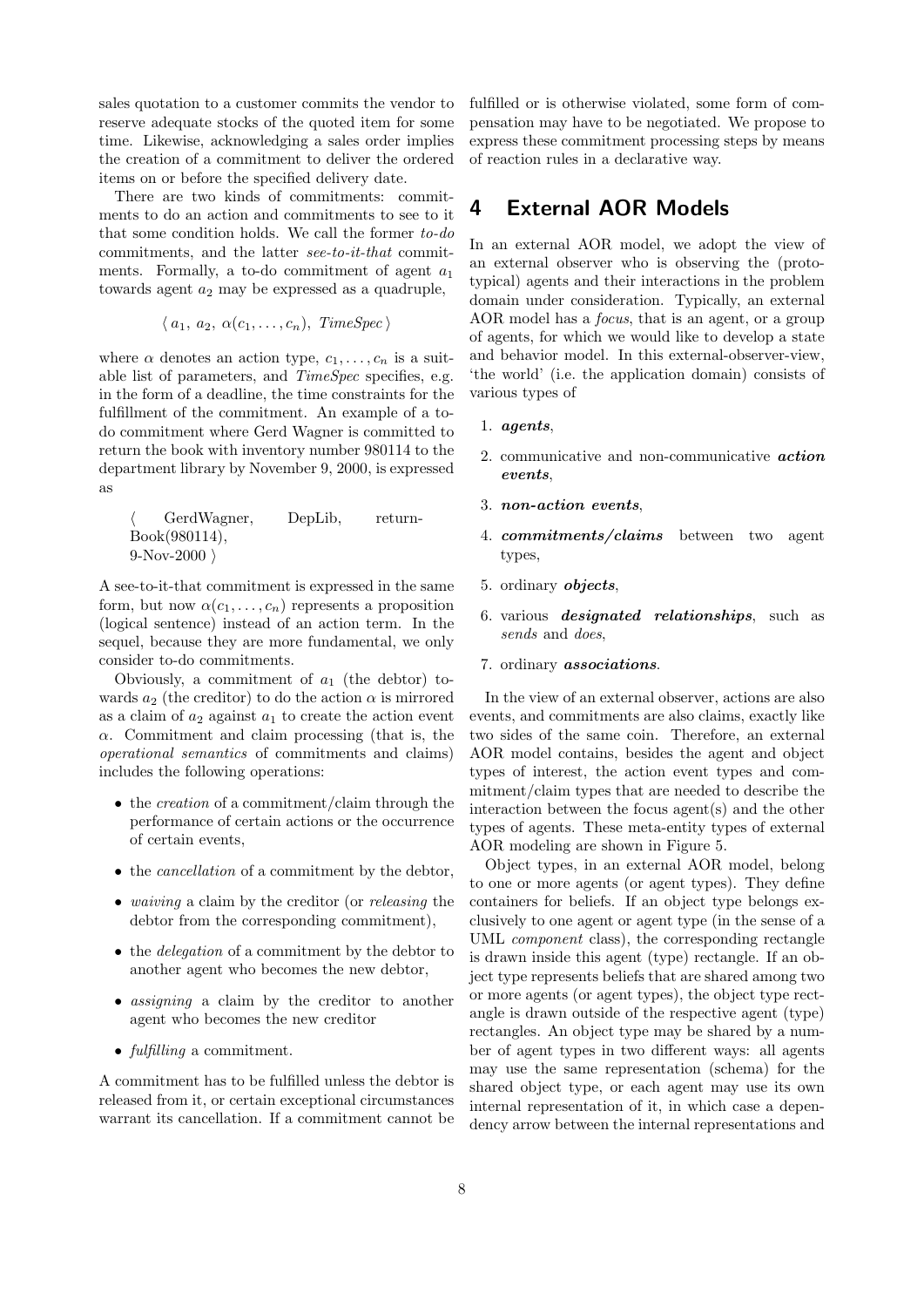

Figure 5: The meta-entity types of external AOR modeling. Notice that a commitment/claim type is conceptually coupled to an action event type.

the shared object type is used, as for the object type Book in the agent diagram shown in Figure 7. In any case, sharing an object type among a number of agents does not imply that all these agents have the same beliefs about it, or, in other words, that there is a common extension of it shared by all agents.

An external AOR model does not include any software artifacts. It rather represents a conceptual analysis view of the problem domain and may also contain elements which are merely descriptive and not executable by a computer program (as required for enterprise modeling).

An external AOR model may comprise one or more of the following diagrams:

- Agent Diagrams depicting the agent types of the domain, certain relevant object types, and the relationships among them.
- Interaction Frame Diagrams depicting the action event types and commitment/claim types that determine the possible interactions between two agent types (or instances).
- Interaction Sequence Diagrams depicting prototypical instances of interaction processes.
- Interaction Pattern Diagrams focusing on general interaction patterns expressed by means of a set of reaction rules defining an interaction process type.

The agent diagrams, interaction frame diagrams and interaction pattern diagrams of a model may be merged into a single all-encompassing External AOR Diagram (EAORD). Interaction sequence diagrams are normally not included in such an EAORD, since they depict instances only, and are not at the type level.

#### 4.1 Agent Diagrams

An agent diagram depicts the agents and agent types of an application domain, together with their internal agents and agent types, their beliefs about objects and the relationships among them. Object types occur in two forms: external representations of object types (graphically rendered by rectangles drawn outside any agent type rectangle) representing shared beliefs about objects, and internal representations of object types (graphically rendered by rectangles drawn inside an agent type rectangle) representing 'private' beliefs about objects. In certain cases, internal representations are views of external representations. We indicate such a dependency with a dashed arrow from the internal representations to the external representations. An example of an agent diagram is shown in Figure 7.

### 4.2 Actions Are Events but Not All Events are Actions

In the external observer perspective, all actions of agents are at the same time also events that may be perceived by other agents. The other way around, there are many events that are created by the corre-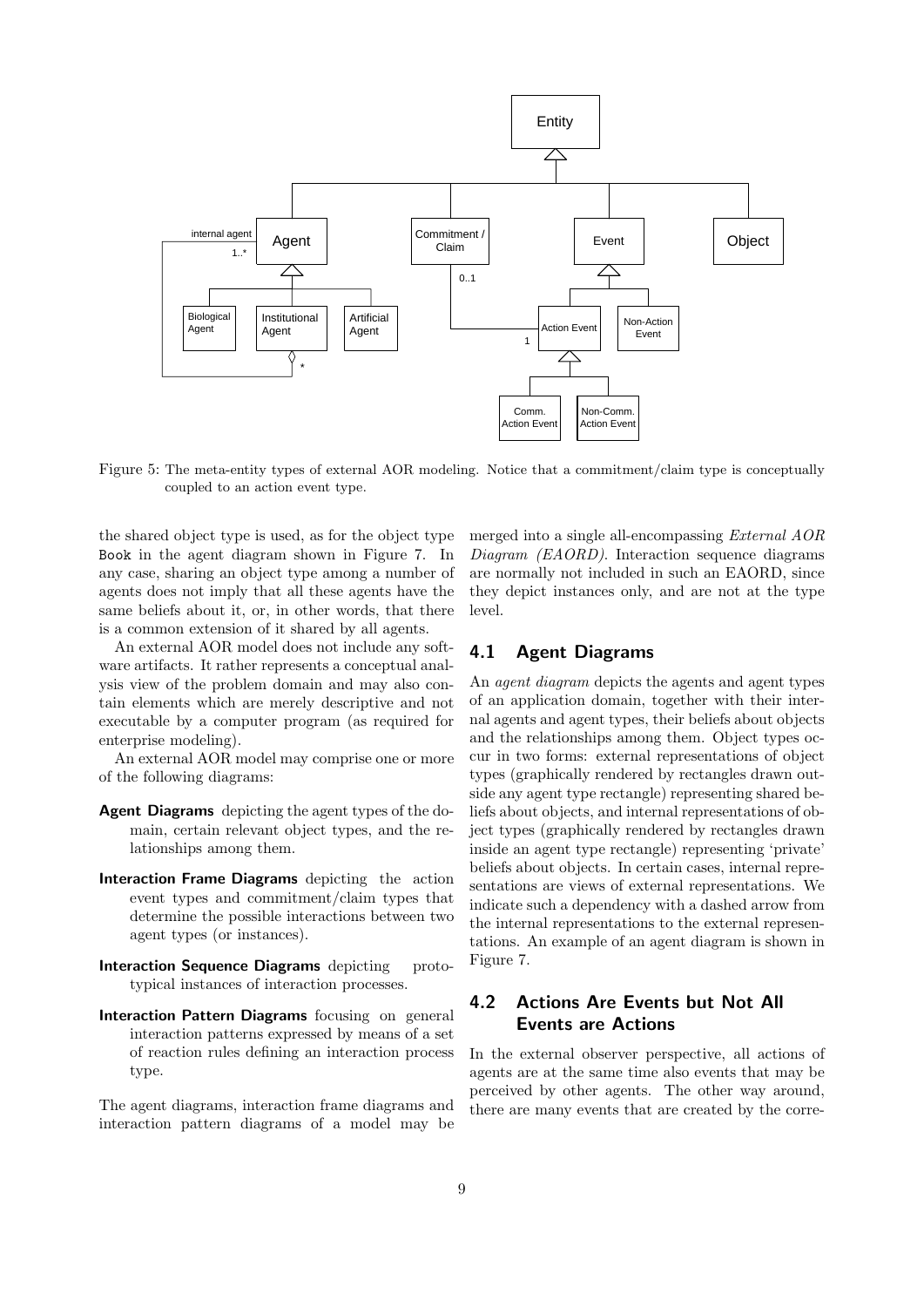

Figure 6: The core elements of external AOR modeling.

sponding actions of agents. However, there are also events which are not created by actions (e.g., temporal events, or events created by natural forces). Consequently, we make a distinction between action events and non-action events.

In an External AOR Diagram, an action event type is graphically rendered by a special arrow rectangle where one side is an incoming arrow linked to the agent (or agent type) that performs this type of action, and the other side is an outgoing arrow linked to the agent (or agent type) that perceives this type of event. Communicative action event rectangles have a dot-dashed line. In the case of a non-action event, the corresponding event rectangle does not have an outgoing arrow (see Figure 8).

### 4.3 Commitments/Claims

In external AOR modeling, a commitment of agent  $a_1$  towards agent  $a_2$  to perform an action of a certain type (such as a commitment to deliver an item) can also be viewed as a *claim* of  $a_2$  against  $a_1$  that an action event of that type will happen. Commitments/claims are conceptually coupled with the type of action event they refer to (such as deliverItem action events). This is graphically rendered by an arrow rectangle with a dotted line on top of the action event rectangle it refers to, as depicted in Figure 9.

### 4.4 Interaction Frame Diagrams

In an external AOR model, there are four types of designated relationships between agents and action events: sends and receives are relationship types that relate an agent with communicative action events, while does and perceives are relationship types that relate an agent with non-communicative action events. In addition, there are two types of designated relationships between agents and commitments/claims: hasCommitment and hasClaim. These



Figure 9: The commitments/claim type to deliver a book is coupled with the corresponding action event type of delivering books. Normally, the occurrence of a deliverBook action event is preceded by the formation of the corresponding commitment/claim (e.g., as a consequence of a communicative action of the type confirm book request).

designated relationship types are visualized with particular connector types as depicted in Figure 10. Notice that all of them come with the multiplicity constraint one-to-many which, for simplicity, is not explicitly shown in the diagram. The name of these designated relationship types will usually be omitted in AOR diagrams.

An interaction frame diagram, in an external AOR model, describes the possible interactions between two (types of) agents. It consists of various types of

- 1. communicative action events,
- 2. non-communicative action events,
- 3. commitments/claims (coupled with the corresponding types of action events), and
- 4. non-action events.

An example of an interaction frame diagram is shown in Figure 11.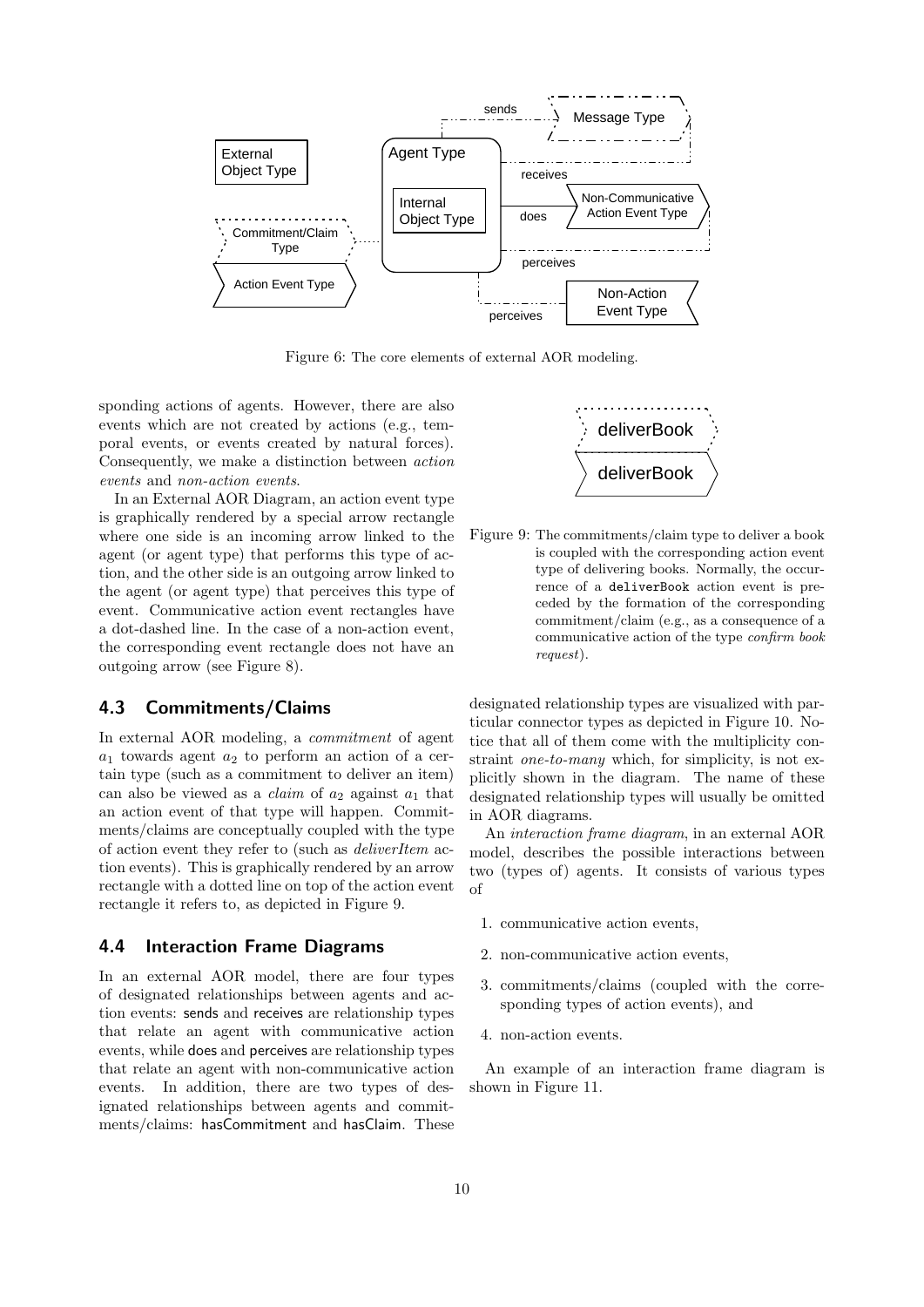

Figure 7: An AOR agent diagram for the university libraries domain. The central library and the department libraries are institutional agents, having librarians as human internal agents and a library information system (LibIS) as an artificial internal agent. FacultyMember is another agent type in this domain. Important object types are Book, BookCopy and Loan, that is, libraries have beliefs about their books, their book copies, and their loans. Notice that the dependency arrows from the internal Book rectangles of CentralLibrary and DepLibrary to the external Book rectangle indicates that Book is a shared object type with specific internal representations. The subclasses CentralLibrary::Book.isAvailable and DepLibrary::Book.isAvailable are formed by all books that satisfy the status predicate isAvailable, that is, for which there is at least one book copy available, in the respective context.



Figure 8: A communicative action event, a non-communicative action event, and a non-action event.

### 4.5 Interaction Sequence Diagrams

An interaction sequence diagram depicts (some part of) an instance of an interaction process. An interaction process is a sequence of action events and nonaction events, performed and perceived by agents, and following a set of rules (or protocol) that specifies the type of the interaction process. Agents may interact with their inanimate environment, or they may interact with each other. A simple example of the former type of interaction process is my reaction to turn on the light in my office when it becomes dark outside, that is depicted in Figure 12.

A social interaction process is a temporally ordered, coherent set of action events and non-action events, involving at least one communicative action event, performed and perceived by agents, and following a set of rules, or protocol, that is governed by norms, and that specifies the type of the interaction process.<sup>9</sup> An example of a social interaction





Figure 12: A non-social interaction process involving an agent and his inanimate environment.

process is shown in Figure 13. Social norms imply, for instance, that after having confirmed a book request, the library is committed to deliver the requested book.

We consider a business process as a special kind of a

of a process. While an action happens at a time instant (i.e., it is immediate), an activity is being performed during a time interval (i.e., it has duration), and may consist of a sequence of actions.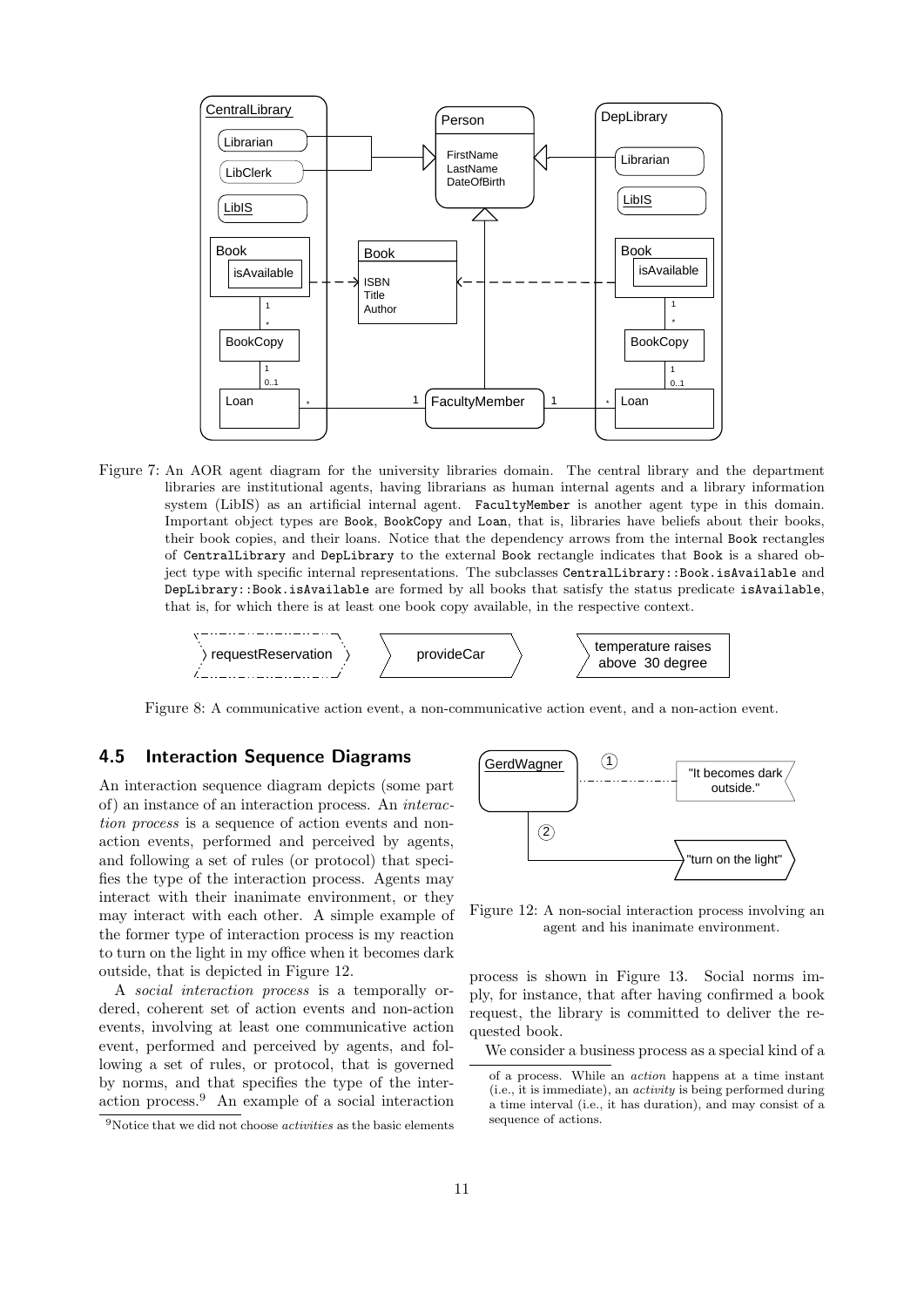

Figure 10: The designated relationship types sends, receives, does, perceives, hasCommitment and hasClaim.



Figure 11: The interaction frame between the central library and the department libraries: a department library may request a book from the central library; when such a book request has been confirmed by the central library, then there is a commitment to deliver the requested book (visualized by the dashed-line deliverBook arrow rectangle); normally, such a commitment leads to a corresponding action (visualized by the solid-line *deliverBook* arrow rectangle); after a book has been delivered, there is a commitment to return it in due time.

social interaction process. Unlike physical or chemical processes, social interaction processes are based on communication acts that may create commitments and are governed by norms. We distinguish between an interaction process type and a concrete interaction process (instance), while in the literature the term 'business process' is ambiguously used both at the type and the instance level. Reaction rules are the most important type of business rules, as we argue in [TW01a].

### 4.6 Reaction Rules and Interaction Pattern Diagrams

We model interaction process types by identifying interaction patterns and expressing them by means of reaction rules. Reaction rules may be used both for describing the reactive behavior of all kinds of agents, and for the executable specification of the reaction patterns of an artificial agent to be built.

An example of a reaction rule is the following: When the central library receives a certain book request from a department library, it checks if a copy of that book is available, and if this is the case, the request is confirmed, and a new corresponding loan object as well as a commitment to deliver the requested book in due time is created. This rule is visualized as rule R2 in Figure 14.

A reaction rule is visualized as a circle with incoming and outgoing arrows drawn within the agent rectangle whose reaction pattern it represents. Each reaction rule has exactly one incoming arrow with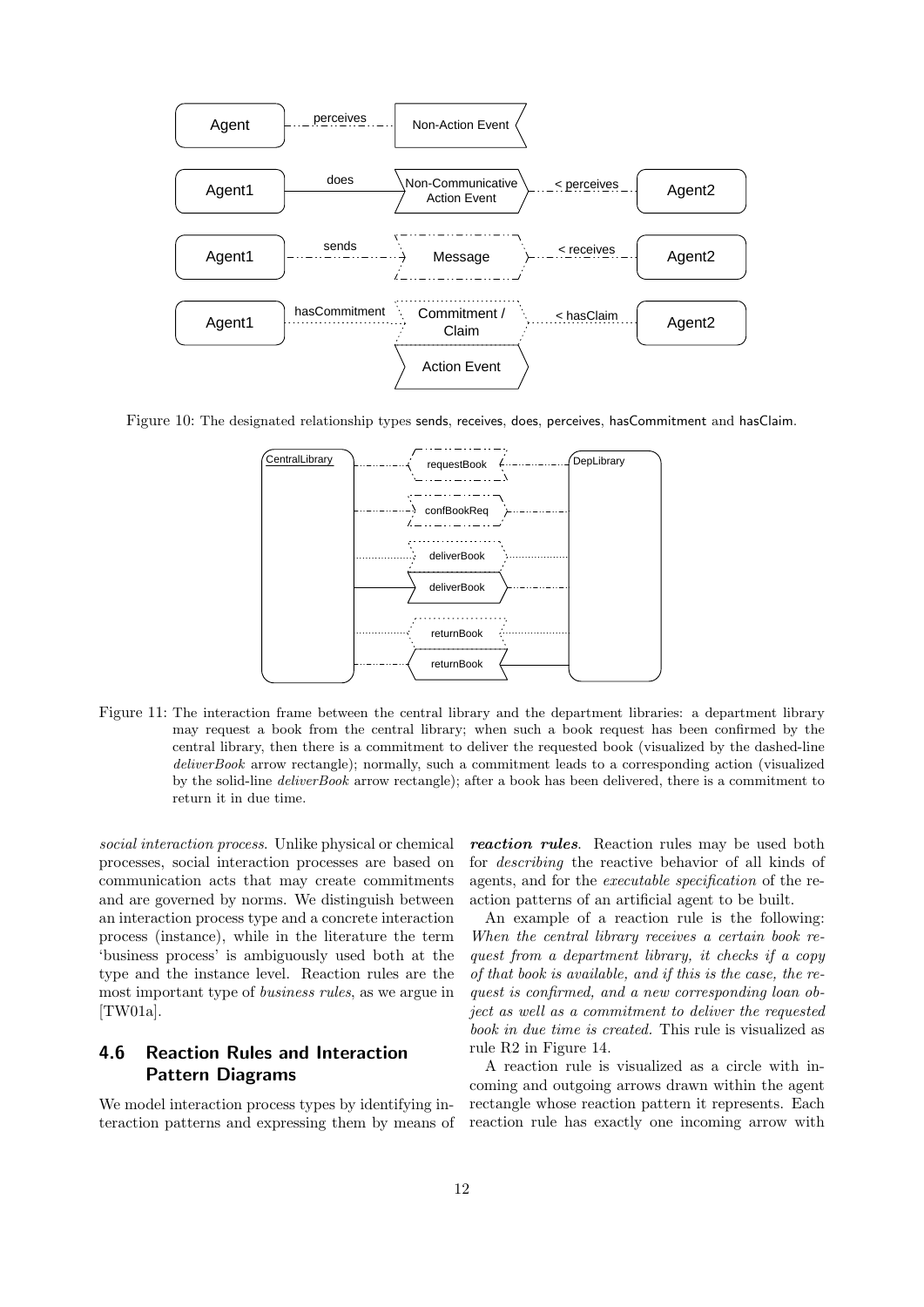

Figure 13: A social interaction process involving three agents: GerdWagner's request to lend the book "UML in 3 sec" (1) is forwarded by the TM-DepLibrary (the library of the technology management department) to the CentralLibrary (2).



Figure 14: An interaction pattern diagram describing the process type where a faculty member requests a book from a department library such that the request is forwarded to the central library because the requested book is not available at the department library.

a solid arrowhead: it represents the triggering event condition which is also responsible for instantiating the reaction rule (binding its variables to certain values). In addition, there may be ordinary incoming arrows representing state conditions (referring to corresponding instances of other entity types). There are two kinds of outgoing arrows. An outgoing arrow of the form  $\rightarrow$  denotes a mental effect referring to a change of beliefs and/or commitments. An outgoing connector to an action event type denotes the performance of an action of that type.

Reaction rules may also be represented in textual template form. For, instance, R2 could be expressed as in Table 1. In symbolic form, a reaction rule is defined as a quadruple

$$
\varepsilon, C \longrightarrow \alpha, F
$$

where  $\varepsilon$  denotes the triggering event term, C denotes

the state condition formula,  $\alpha$  denotes the resulting action term, and  $F$  denotes the mental effect formula. Both  $C$  and  $F$  are formulas from a logical language corresponding to the (mental state) schema of the agent whose reaction pattern is specified by the rule.<sup>10</sup>

Notice that in an EAORD, the actions performed by one agent may be at the same time the events perceived by another agent. An EAORD can therefore visualize the reaction chains that arise by one reaction triggering another one.

 $10$ The reader is referred to [Wag98] for further explanations of the formal semantics of reaction rules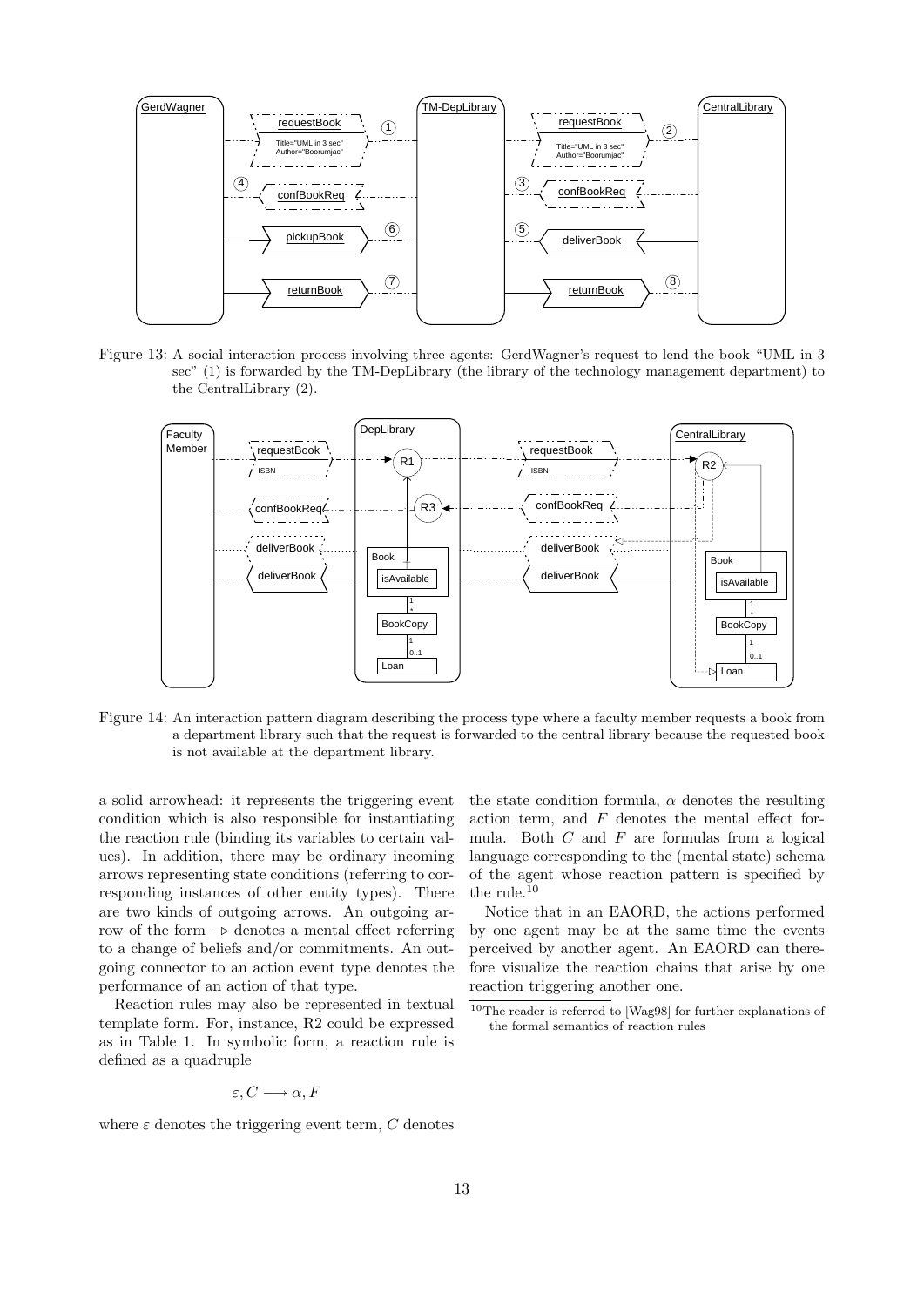| ON          | Event     | RECEIVE requestBook(?ISBN) FROM ?DepLib                               |
|-------------|-----------|-----------------------------------------------------------------------|
| IF          | Condition | BookCopy.isAvailable(?ISBN, ?InvNo)                                   |
| <b>THEN</b> | Action    | SEND confBookReq(?ISBN) TO ?DepLib                                    |
|             | Effect    | CREATE COMMITMENT TOWARDS ?DepLib                                     |
|             |           | TO deliverBook(?ISBN) BY tomorrow();                                  |
|             |           | CREATE BELIEF $\text{Loan}($ ?DepLib, ?ISBN, ?InvNo, $\text{today}()$ |

Table 1: The reaction rule R2 of Figure 14 in textual template form.

## 5 Internal AOR Models

In an internal AOR model, we adopt the internal view of a particular agent to be modeled. In this firstperson-view, 'the world' (i.e. the domain of interest) consists of various types of

- 1. other agents;
- 2. actions;
- 3. commitments towards other agents to perform certain actions;
- 4. events, many of them created by actions of other agents;
- 5. claims against other agents that certain action events happen,
- 6. ordinary objects;
- 7. various designated relationships, such as is-SentTo and isPerceivedBy;
- 8. ordinary associations.

These meta-entity types of internal AOR modeling are shown in Figure 15.

An internal AOR model depicts 'the world' as it may be represented in the mental state of the focus agent. If the focus agent is an organization, the internal AOR model represents its view of 'the world', and may be used to design its information system. Thus, AOR modeling suggests the following development path for organizational information systems:

- 1. In the domain analysis, develop an external AOR model of an organization (or a group of organizations) and its (or their) environment from the perspective of an external observer of the scenario.
- 2. Transform the external AOR model into an internal AOR model for the focus agent for that an information system is to be developed (typically an organization or an organizational unit). If there are several focus agents, and for each of them an information system is to be developed, this step can be iterated.
- 3. Transform the internal AOR models obtained in the previous step into database design models (logical database schemas), e.g. for objectrelational (SQL-99) database management systems, or into sets of corresponding logical data structure definitions in a target language such as Java.
- 4. Refine the design models into implementation models (physical database schemas) by taking performance and storage management issues, as well as the specific features of the target language (such as SQL-99 or Java), into consideration.
- 5. Generate the target language code.

An internal AOR model may comprise one or more of the following diagrams:

- Reaction Frame Diagrams depicting other agents (or agent types) and the action and event types, as well as the commitment and claim types that determine the possible interactions with them.
- Reaction Sequence Diagrams depicting prototypical instances of interaction processes in the internal perspective.
- Reaction Pattern Diagrams focusing on the reaction patterns of the agent under consideration expressed by means of reaction rules.

The reaction frame diagrams and reaction pattern diagrams of a model may be merged into a single allencompassing Internal AOR Diagram (IAORD). Reaction sequence diagrams are normally not included in such an IAORD, since they depict instances only, and are not at the type level. All internal AOR diagrams are drawn within a surrounding frame, preferably with rounded corners and with the name of the agent that is being modeled in the top left corner.

### 5.1 External and Internal Agents

In an internal AOR Diagram for an institutional agent, the internal agents (and/or agent types) of the institutional agent to be modeled may appear at the top level, like the internal agent type SalesDepartment in Figure 16, where they are distinguished from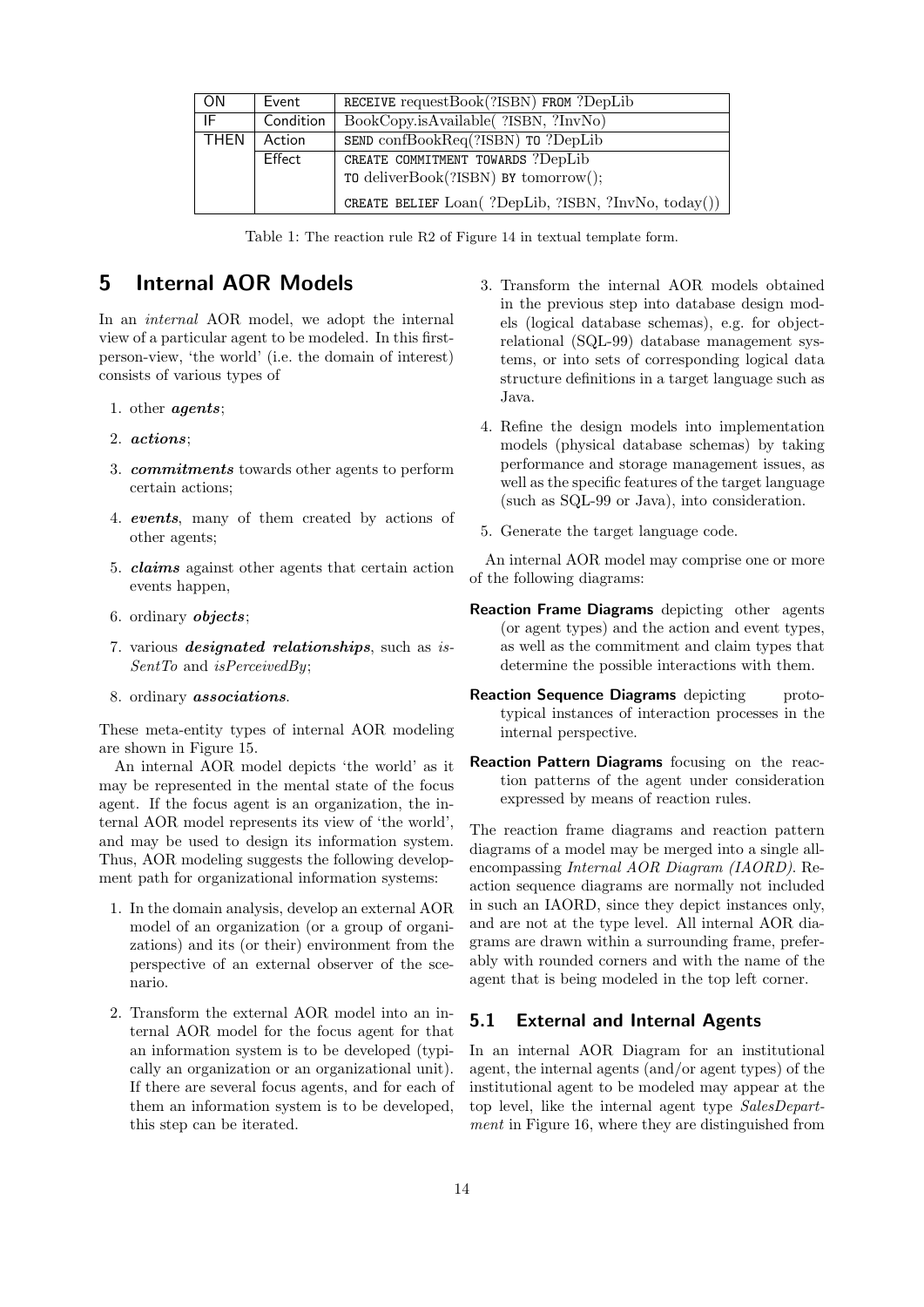

Figure 15: The most important meta-entity types of internal AOR modeling.

external agents by dashing their rectangle line. All internal agents of internal agents, like SalesPerson within SalesDepartment, are again internal agents.



Figure 16: From the point of view of an enterprise, Customer is an external agent type, while SalesDepartment is an internal agent and SalesPerson is an internal agent type of SalesDepartment. Each salesperson has a certain number of associated customers.

### 5.2 Actions and Events

In the perspective of an institutional agent, only the actions of internal agents performed on behalf of the institution count as actions, while the actions of external agents count as events.

An event type is graphically rendered by a rectangle with an incoming arrow side, while an action type is graphically rendered by a rectangle with an outgoing arrow side. Communication event types and communication act types are visualized by a dasheddotted line.

In an internal model of an agent, events and actions are related to other agents by means of four designated relationship types: an outgoing message isSentTo – and an incoming message isReceivedFrom – another agent, while a physical action isPerceivedBy – and an action event isCreatedBy – another agent. These special relationship types are designated with particular connector types as illustrated in Figure 17.

Notice that, typically, an organizational information system does not perceive environment events since it does usually not have any sensor devices. In many cases, environment events are reported to an information system through communication acts of internal agents. But in principle, information systems may receive perception signals representing environment events from sensors that are attached to it. Temporal events, such as represented by the signals "it is now 11:00 on 11-Nov-2000" or "the time for collecting bids is now over", are an important kind of non-action event. They are created by a timer that may be regarded as a particular sensor device.

An action type may be defined like a table in a SQL-like language in the following way:

|                 | CREATE ACTION TABLE deliverItem( |
|-----------------|----------------------------------|
| ItemCode        | INTEGER,                         |
| Quantity        | $DECIMAL(5, 2)$ ,                |
| SalesOrderNo    | $CHAR(10)$ ,                     |
| DeliveryAddress | CHAR(30)                         |
|                 |                                  |

Event types may be defined in the same way:

```
CREATE EVENT TABLE payInvoice(
InvoiceNo INTEGER,
Amount DECIMAL(5,2)
\lambda
```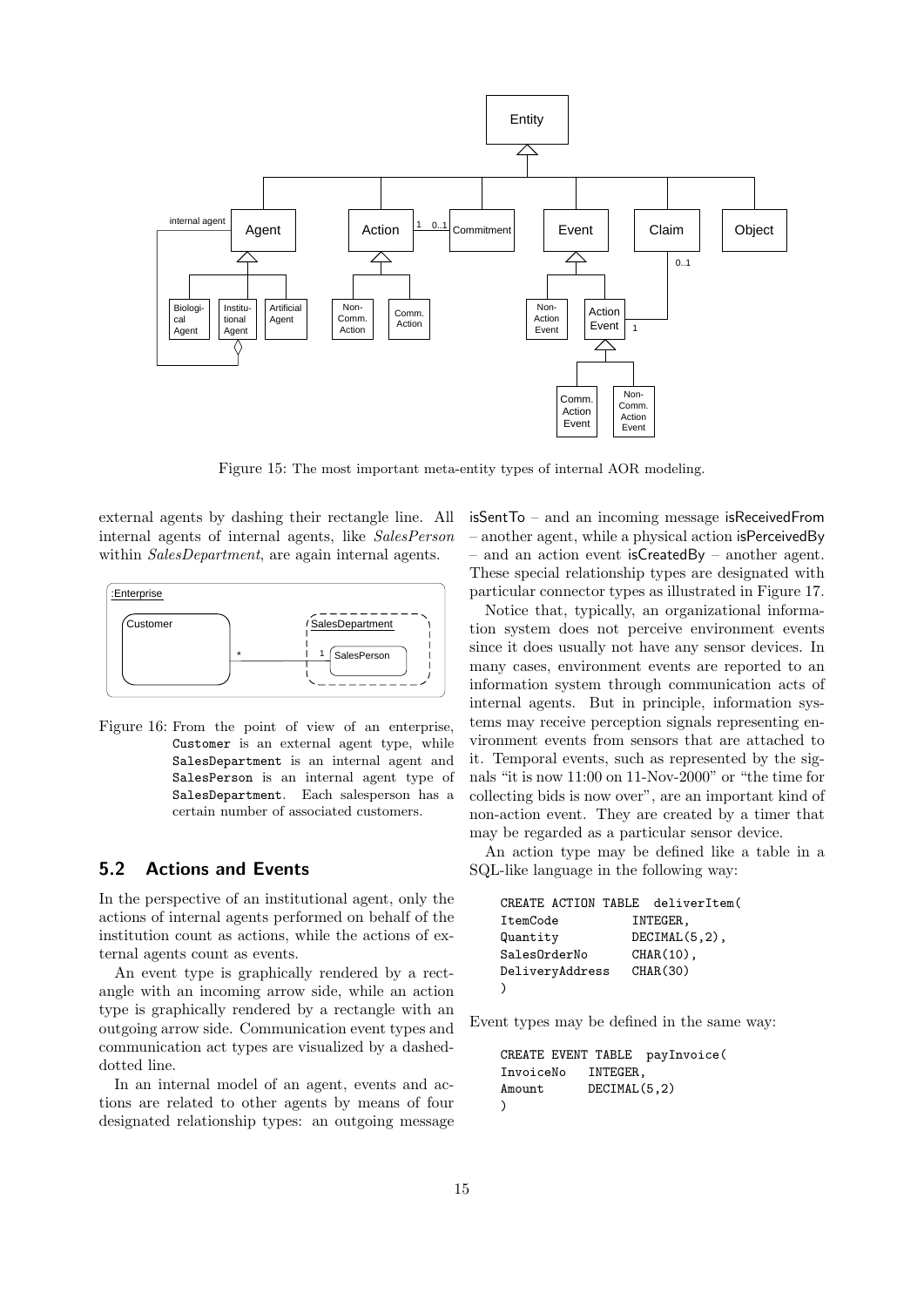

Figure 17: In an internal AOR model of the central library, a requestBook message isReceivedFrom a department library, an confBookReq message isSentTo the department library, a deliverBook action isPerceivedBy the department library, and a returnBook action event isCreatedBy a department library.

Unlike ordinary SQL tables, both types of tables would have additional implicit columns for recording

- 1. the internal agent that has performed the action, or the external agent that has created the event;
- 2. in the case of a communicative action/event: the addressee(s) of the message;
- 3. the time instant when the action has been performed, or when the event has happened.

By recording all perceived events and all performed actions, an artificial agent (such as an information system) implements a basic form of *memory*. It follows from the principle that the past cannot be changed, that the rows of action and event tables must not be deleted or modified.

### 5.3 Commitments and Claims

A commitment towards another agent (such as a commitment towards a customer to deliver an item) is coupled with the associated action (such as a deliverItem action) to be performed. It is visualized as a rectangle with a dotted line on top of the associated action rectangle as in Figure 18.



Figure 18: A commitment towards another agent (to deliver a book) is visualized together with the associated action (of carrying out the delivery).

A claim against another agent (such as a claim against a customer to pay an invoice) is coupled with

the associated event (such as a payInvoice event). It is visualized as a rectangle with a dotted line on top of the associated event rectangle as in Figure 19.



Figure 19: A claim against another agent (here: a claim against a department library to return a book) is visualized together with the associated event (of returning the book).

Technically, a commitment may be represented in a special table whose definition requires that there is a previously defined action type with the same name. For instance,

#### CREATE COMMITMENT TABLE deliverItem

defines a table for recording commitments to deliver items to customers. It requires that the action table *deliverItem* has already been defined. Commitment tables have two implicit additional columns: 1) for storing the ID of the agent towards whom the commitment holds, 2) for representing the deadline for the fulfillment of the commitment.

Likewise, for representing claims against other agents, a claim table may be defined by referring to a previously defined event type:

#### CREATE CLAIM TABLE payInvoice

Claim tables have two implicit additional columns: 1) for storing the ID of the agent against whom the claim holds, 2) for representing the deadline for the fulfillment of the claim.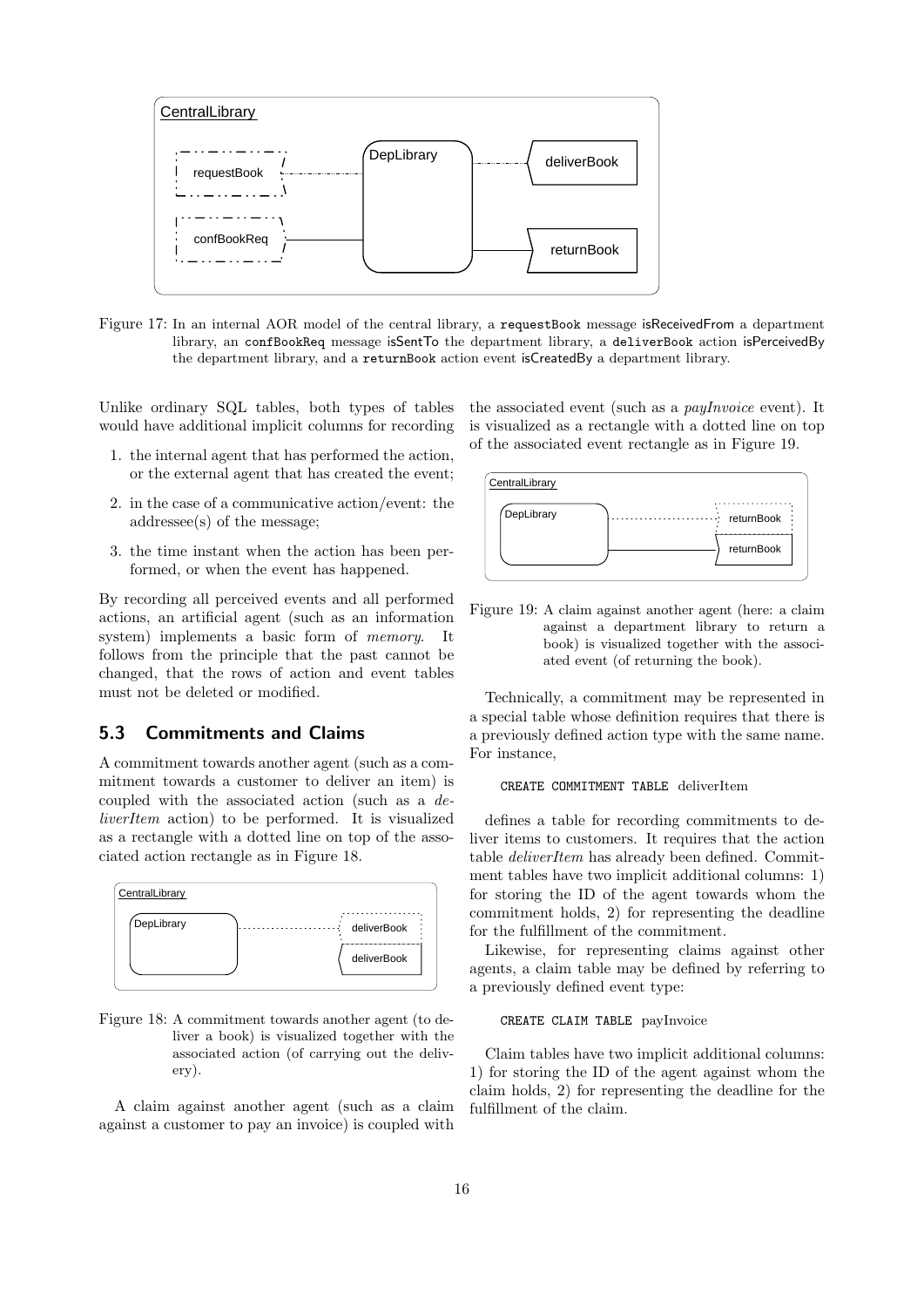#### 5.4 Reaction Frames

In an internal AOR model, the reactive behavior of the agent (type) under consideration with respect to another agent (type) A is described by means of six kinds of entity types:

- 1. communication events, or incoming messages, created by the communication acts of instances of A;
- 2. communication acts, or outgoing messages, directed to instances of A;
- 3. claims against instances of A;
- 4. non-communicative events created by the actions of instances of A;
- 5. commitments towards instances of A;
- 6. non-communicative actions which may be performed in order to fulfill corresponding commitments towards instances of A, or in response to events within the interaction frame.

Figure 20 shows a Reaction Frame Diagram for the central library describing the reactive behavior with respect to the agent type DepLibrary. There is the incoming message type requestBook, the outgoing message type confBookReq, the commitment type deliverBook coupled with the corresponding action type, and the claim type returnBook coupled with the corresponding event type.

Notice that when actions and events are recorded in an artificial agent (e.g., in special tables), an interaction log is created that can be viewed as a kind of memory.

#### 5.5 Internalization

An external AOR diagram can be transformed into an internal AOR diagram for one of the focus agents (or agent types) by

- 1. omitting the focus agent whose perspective is modeled (the 'first-person agent');
- 2. turning all action event rectangles directed towards the first-person agent into event rectangles;
- 3. turning all action event rectangles directed towards an interaction partner of the first-person agent into action rectangles;
- 4. turning all commitment/claim rectangles directed towards the first-person agent into claim rectangles;
- 5. turning all commitment/claim rectangles directed towards an interaction partner of the firstperson agent into commitment rectangles;
- 6. dashing the rectangle lines of all top-level internal agents; and
- 7. merging the internal and external representations of object types.

This transformation is called internalization.

For instance, the interaction frame diagram shown in Figure 11, modeling the interaction frame between the central library and the department libraries, can be transformed into the reaction frame diagram for the central library information system shown in Figure 20.

In an Internal AOR Diagram (IAORD), since its scope is a single agent, we can no longer see complete interaction patterns involving two or more agents. The behavior of the agent under consideration is modeled by identifying its reaction patterns and expressing them in the form of reaction rules, as in the IAORD for the central library shown in Figure 21 and in the IAORD for the department libraries shown in Figure 22. Both of these IAORDs are derived from the EAORD of Figure 14.

### 5.6 Modeling the Rights and Duties of Internal Agents

An internal agent, by virtue of its position and the roles assigned to it, has certain *rights* and *duties*.

Both duties and rights correspond to designated relationships between internal agent types (or specific internal agents) and commitment, claim, event, and action types. They are visualized with the help of special connectors having a bullet at the side of the internal agent type rectangle. The bullet is empty in the case of a right, while it is solid in the case of a duty.

#### 5.6.1 Having a Duty to React to Certain Events

The duty to react to events of a certain type – the  $hasDutyToReach$  relationship – is visualized by means of a dotted connector line from the responsible internal agent type rectangle to the event type rectangle, as shown in Figure 23 between the submitPurchaseOrder event type and the SalesPerson agent type. If i denotes an agent, and  $\varepsilon$  denotes an event type, we can express the deontic statement that i has the duty to react to events of type  $\varepsilon$  by means of

 $DR(i, \varepsilon)$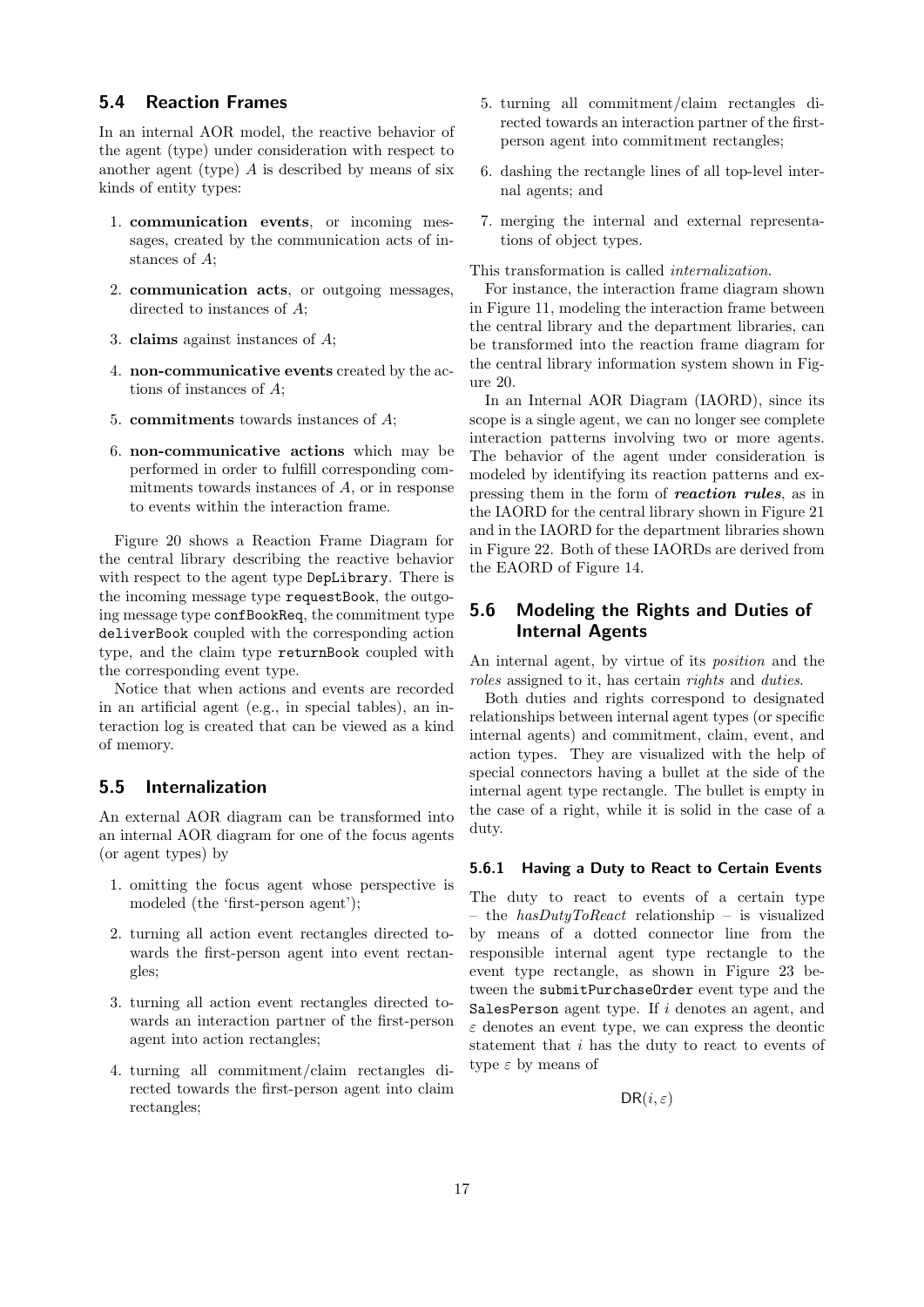

Figure 20: The interaction frame between department libraries and the central library, as shown in Figure 11, projected onto a Reaction Frame Diagram for the central library. Its content can be described as follows: the central library receives requestBook messages from department libraries; it sends confBookReq messages to department libraries; it has deliverBook commitments towards department libraries, and performs deliverBook actions that are perceived by department libraries; it has returnBook claims against department libraries, and it perceives returnBook events created by department libraries.

#### 5.6.2 Having a Duty to Fulfill Certain **Commitments**

The duty to fulfill commitments of a certain type – the  $hasDutyToFullfill$  relationship – is visualized by means of a dotted connector line between the agent type rectangle and the commitment type rectangle. This is illustrated in Figure 23 where a hasDutyTo-Fulfill connector is drawn between the deliverItem commitment type and the DelivAgt agent type in order to express the duty of a delivery agent to fulfill commitments to deliver items to customers.

If  $\alpha$  denotes an action type, we can express the deontic statement that i has the duty to fulfill commitments to perform actions of type  $\alpha$  in due time by means of

 $DfC(i,\alpha)$ 

#### 5.6.3 Having a Duty to Monitor Certain Claims

The duty (say, of a Clerk) to monitor claims of a certain type (e.g., to pay an invoice) – the  $hasDuty$ -ToMonitor relationship – is visualized by means of a dotted connector line between the (Clerk) agent type rectangle and the (payInvoice) claim type rectangle.

If  $\varepsilon$  denotes an event type, we can express the deontic statement that  $i$  has the duty to monitor claims that action events of type  $\varepsilon$  happen in due time by means of

$$
\mathsf{DmC}(i,\varepsilon)
$$

#### 5.6.4 Having a Right to Perform Certain Actions

The right to perform actions of a certain type – the  $hasRight ToPerform$  relationship – is visualized by means of a dotted connector line between the internal agent type rectangle and the action type rectangle, as shown in Figure 23 between the acknSalesOrder communication act type and the SalesPerson agent type.

If  $\alpha$  denotes an action type, we can express the deontic statement that i has the right to perform actions of type  $\alpha$  by means of

$$
\mathsf{Right}(i,\alpha)
$$

There are also *derived rights*: whenever an agent has the duty to fulfill certain commitments, it also has the implicit right to do the respective actions. This can be expressed in the form of an implication:

$$
\mathsf{DfC}(i,\alpha) \supset \mathsf{Right}(i,\alpha)
$$

In such a case, we do usually not draw the derived hasRightToPerform relationship in the diagram.

#### 5.6.5 Having No Right to Perform Certain Actions

It may be prohibited for certain agents to perform actions of a certain type. For instance, we may want to specify that delivery agents do not have the right to acknowledge sales orders using a hasNoRightToPerform connector, as in Figure 23.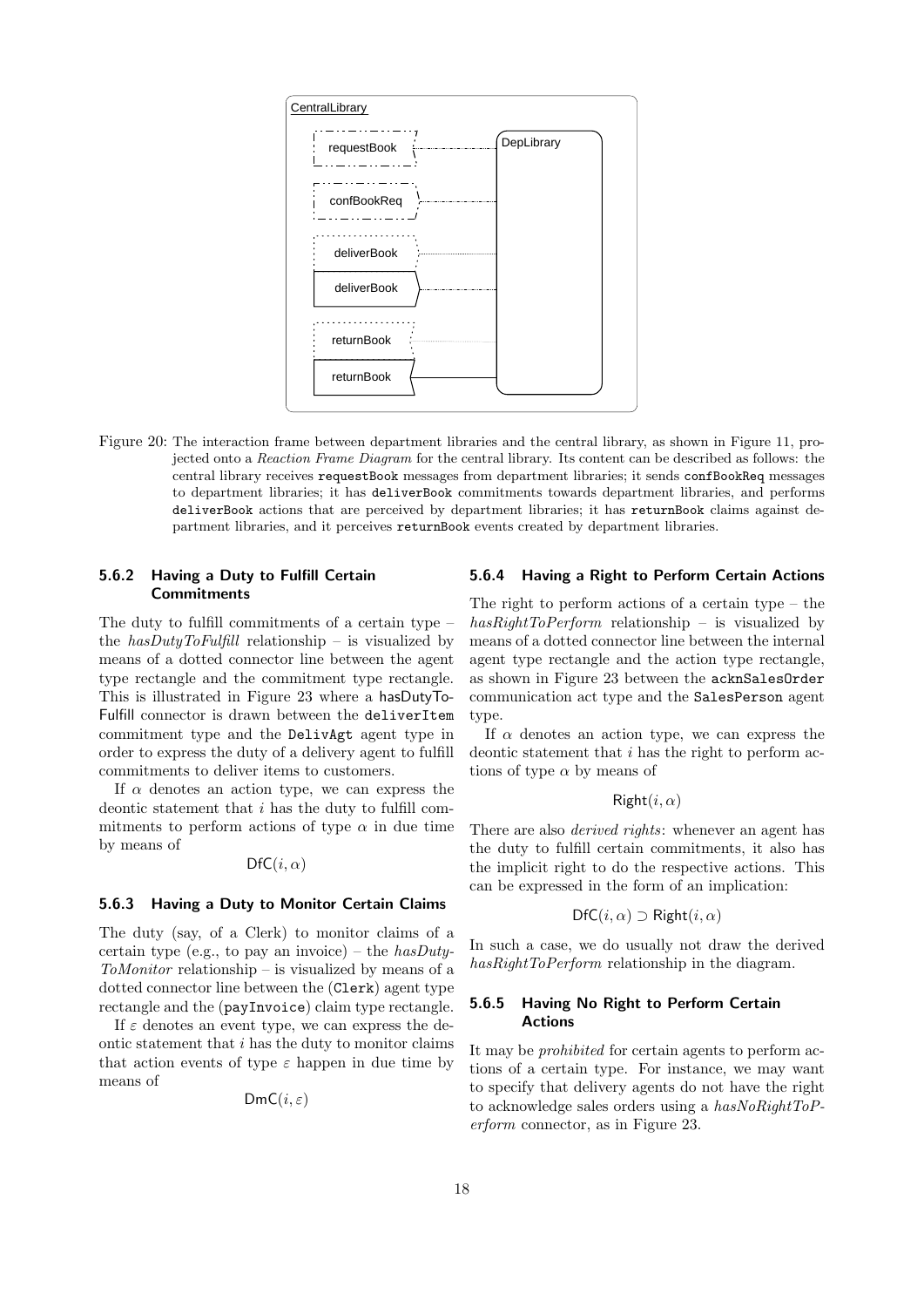

Figure 21: A Reaction Pattern Diagram for the central library describing the process step where the central library has to react to a book request from a department library.

that it is prohibited for  $i$  to perform actions of type  $\alpha$  by

Proh $(i, \alpha)$ 

#### 5.6.6 The Deontic Logic of AOR Modeling

The deontic logic arising from the AOR metamodel is still under investigation. However, we can already express some fundamental deontic principles.

It is quite common in an organization, that it is not completely determined for every action whether it is permitted or prohibited. In the AOR metamodel, this principle of normative underdetermination takes the following form: in a specific AOR model, it needs not be the case that for every internal agent  $i$ , and every action type  $\alpha$ , either *i* has the right to do actions of type  $\alpha$ , or it is prohibited for i to perform actions of type  $\alpha$ . Symbolically,

$$
\neg \forall i \forall \alpha \ (\mathsf{Right}(i, \alpha) \lor \mathsf{Prob}(i, \alpha))
$$

or, equivalently,

$$
\exists i \exists \alpha (\neg Right(i, \alpha) \land \neg Prob(i, \alpha))
$$

Due to inconsistent specifications of regulations, it is also quite common in practice that certain actions are both permitted and prohibited. For a specific AOR model, this principle of normative inconsistency is expressed in the following way:

$$
\exists i \exists \alpha \ (\mathsf{Right}(i, \alpha) \land \mathsf{Prob}(i, \alpha))
$$

stating that for a certain internal agent  $i$ , there is an action type  $\alpha$ , such that i has the right to do actions

Formally, we can express the deontic statement of type  $\alpha$  and, at the same time, it is prohibited for *i* to perform actions of type  $\alpha$ .

### 5.7 Transforming an Internal AOR Model into a Database Schema

We briefly sketch the transformation of an internal AOR model into an object-relational (SQL-99) database schema. Such a mapping may be viewed as defining a semantics for the AOR metamodel assigning an operational meaning to the modeling elements action, event, commitment, and claim.

Object types and association types are transformed like in the standard implementation of ER models (that is, object types and many-to-many association types are implemented as separate tables, one-to-many and one-to-one association types are represented as additional reference columns in the participating object tables). A component class is transformed into a corresponding complex-valued attribute of its superior class. Subclasses are represented by means of the SQL-99 subtable construct.

A communication event type (or incoming message type) is transformed into a special table schema with three additional implicit columns for the ID of the sender, the ID of the internal agent who is the addressee, and the time instant at which the message has arrived. Likewise, a communication act type (or outgoing message type) is transformed into a special table schema with three additional implicit columns for the ID of the internal agent who has sent the message, the ID of the external agent who is the addressee, and the time instant at which the message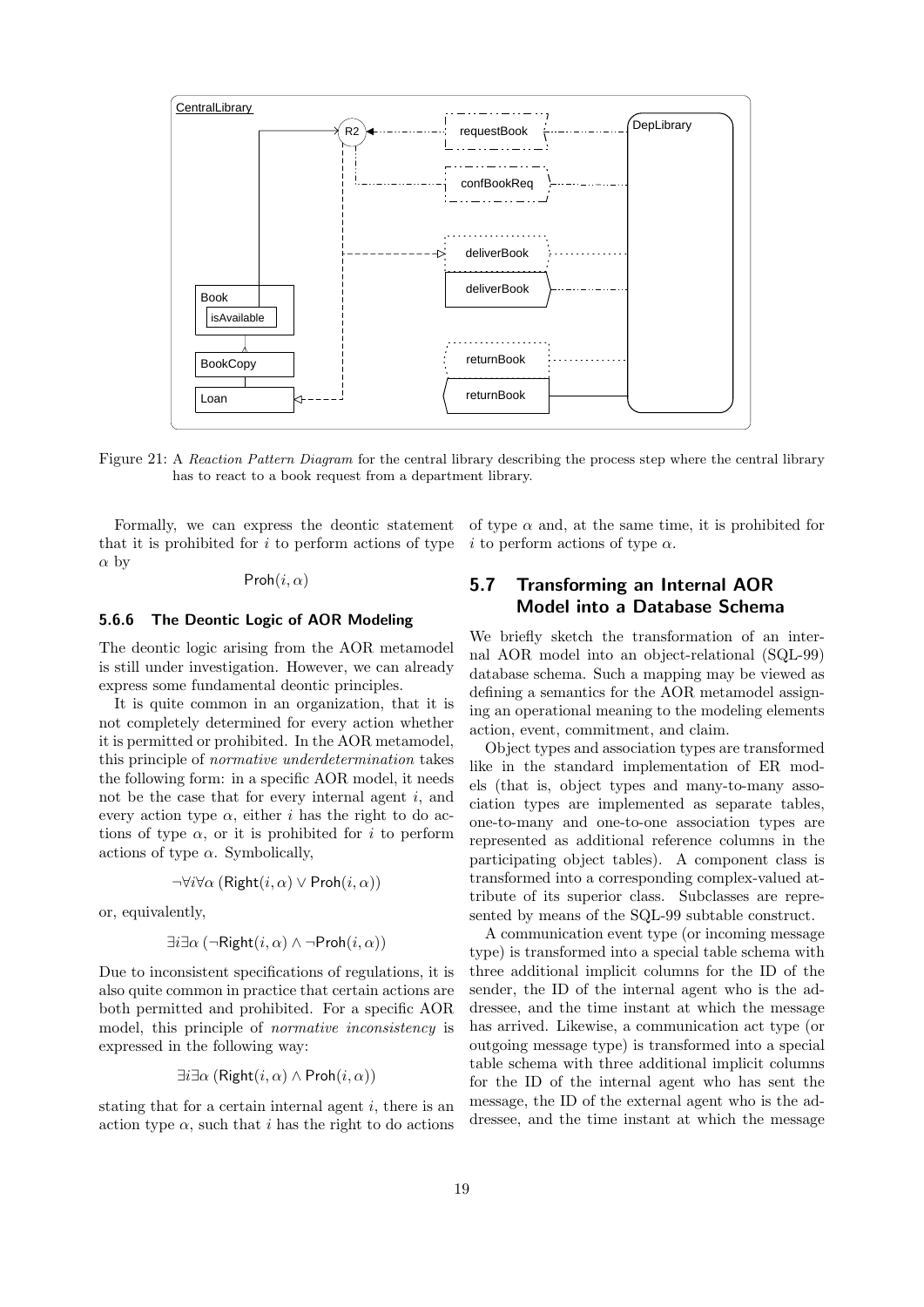

Figure 22: A Reaction Pattern Diagram for the department libraries describing the process steps where a department library has to react to a book request from a faculty member and to a confirmation message from the central library.

has been sent.

A commitment (or claim) type is transformed into a table with the same base schema as the action (or event) type it refers to but with different implicit columns: the first additional column represents the ID of the agent towards whom the commitment (or against whom the claim) holds, and the second additional column represents the temporal constraints for fulfilling the commitment (or for obtaining the benefits from the claim).

An external agent type is transformed into a special table schema including declarations of the actions and events that can be performed and perceived by representatives of that class, and of the commitments and claims that the organization may have towards and against them.

An internal agent type is transformed into a special table schema including declarations of the events, commitments and claims that its representatives must react to, fulfill and monitor, and the actions they may perform.

The assignment of event, commitment and claim types as responsibilities to internal agent types enables the organizational information system to play an active role in a number of basic business processes, such as to

- 1. define tasks to be performed in an automated fashion by artificial internal agents;
- 2. maintain role-specific to-do-lists for communicating the current duties to human internal agents;
- 3. remind the responsible internal agents of an ap-

proaching deadline to fulfill a commitment towards another agent;

4. remind the responsible internal agents of deadlines in connection with claims against other agents.

## 6 Further Techniques for Behavior Modeling

In addition to using reaction rules for behavior modeling in Interaction Pattern Diagrams in external AOR modeling, and in Reaction Pattern Diagrams in internal AOR modeling, we propose to use activity diagrams in requirements analysis and behavior constraints for defining the correct behavior of an agent in a declarative fashion in design. Furthermore, it is an option to include in an internal AOR model UML statemachine diagrams for adding more detail and further views.

#### 6.1 Activity Diagrams

UML activity diagrams seem to be well-suited for agent-oriented requirements analysis since their swimlane construct can be used to assign activity types to agents, and the  $\ll$ signal $\gg$  class stereotype can be used to model communicative action events. It is an issue for future research to adapt and integrate UML activity diagrams with external AOR diagrams.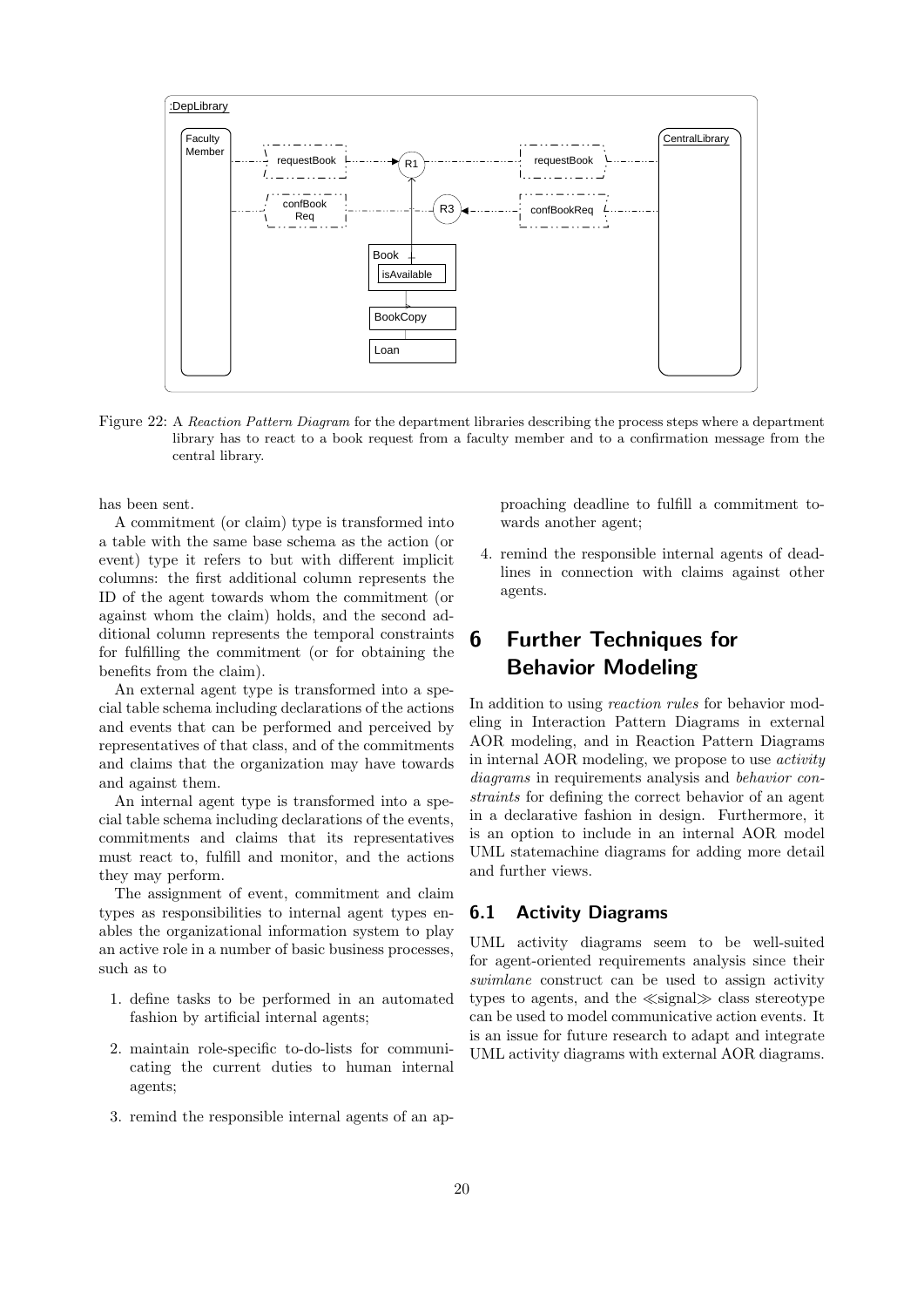

Figure 23: SalesPerson hasDutyToReact to submitPurchaseOrder messages and hasRightToSend acknSalesOrder messages. DelivAgt hasDutyToFulfill deliverItem commitments (implying the right to do deliverItem actions). DelivAgt hasNoRightToSend acknSalesOrder messages.

### 6.2 Behavior Constraints

Like correctness properties in the theory of formal  $\rm verification,^{11}$  behavior constraints can be viewed as temporal logic assertions expressing, e.g., a safety property ('something undesirable will never happen') or a progress property ('something desirable will happen'). Typically, these constraints refer to communication events (or messages) and to beliefs and commitments. We can only sketch this topic here (we plan to elaborate it in our future work).

Examples of progress constraints are the requirements that

- After a book has been requested by a faculty member, either a denial or a confirmation will be sent to him.
- After a book request has been confirmed by the central library, the requested book will be delivered to the department library.

Examples of safety constraints are the requirements that

- A book request must not be confirmed if the library IS does not belief that the requested book is available.
- A book delivery to a faculty member who still has books that are overdue must not be carried out before the concerned books have been returned.

Behavior constraints can be used to express important properties of a system independently of its implementation. A particular implementation of an automated business process may be proved as correct by formally deriving the behavior constraints from (an executable specification of) the implementation code. Behavior constraints can also be used for the automated supervision of semi-automated business processes.

Basic progress constraints concern actions to be performed, while basic safety constraints concern actions to be suppressed. An agent-oriented information management system should support the declarative specification of behavior constraints in a similar way as SQL supports static integrity constraints by means of CREATE ASSERTION. Similarly like certain SQL assertions can be operationalized by means of SQL triggers, certain progress constraints in Internal AOR modeling can be operationalized by means of reaction rules.

The formalization and visualization of behavior constraints within AOR Diagrams is an issue for future research.

## 7 Tool Support for AOR Modeling

AORML tools are available from www.AOR.rezearch.info. There is a Microsoft Visio template for AOR modeling, providing the specific graphical shapes of the AOR modeling elements. Code generation tools may be provided in

 $11$ The formal verification of safety and progress properties in the software engineering of concurrent reactive systems is the topic of [MP92].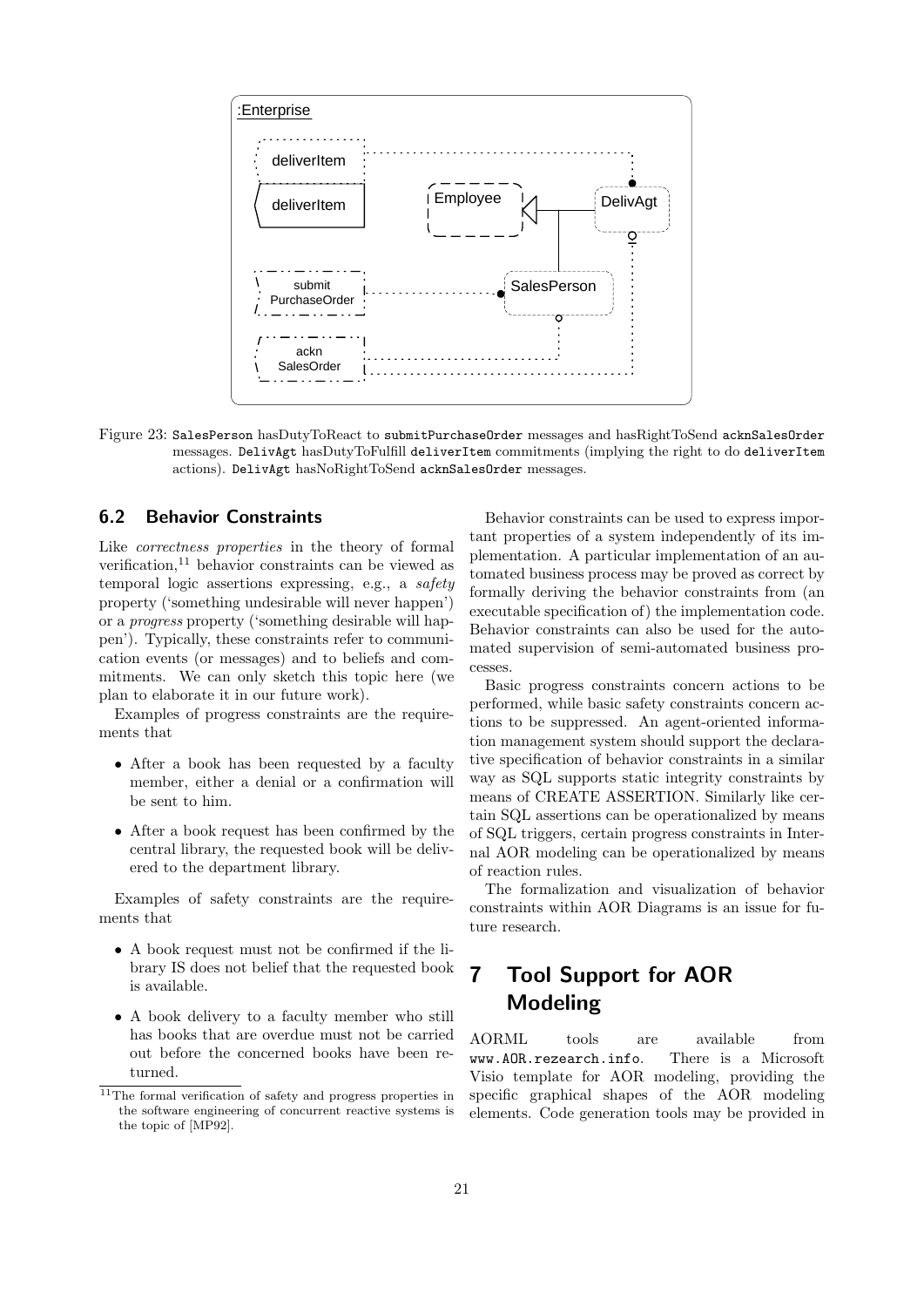the future.

### 8 Related Work

We briefly discuss the relationship of the AORML to Entity-Relationship (ER) modeling, to the Unified Modeling Language (UML), to some of its business modeling extensions, and to a number of other works.

### 8.1 Entity-Relationship Modeling

As discussed in section 3.1, AOR modeling follows ER modeling and extends it by introducing a distinction between a number of fundamentally different categories of entity types, and by adding modeling elements and a notation for behavior modeling. The commonalities and differences between ER, UML and AORML are summarized in Table 2.

### 8.2 The Unified Modeling Language

The Unified Modeling Language (UML) offers a comprehensive set of (visual) modeling constructs for object-oriented information and process modeling. The UML also has an extensibility mechanism that allows to introduce subcategories of UML meta-concepts, together with their specific graphical renderings, in the form of 'stereotype' declarations. Some predefined UML 'stereotypes' come quite close to some of the AOR meta-concepts:

- Signals are defined as a class 'stereotype'. They correspond to some degree to a communicative action event (or message) type in external AOR models. For activity diagrams, there are two signal symbols: one for sent signals, and one for received signals, corresponding to the AORML distinction between communication acts (outgoing messages) and communication events (incoming messages). Strangely, the receipt of a signal is treated as an action that may follow any activity (which seems to denote the special action type wait for signal).
- Active objects are another example of a class 'stereotype'. An active object is an object that "owns a thread and can initiate control activity" (cited from the OMG Unified Modeling Language Specification). Thus, active objects are rather an implementation, and not a domain, modeling concept. In a certain sense, they form a superclass of software agents, but they do not reflect the AORML distinction between agent and object.

While AOR modeling allows the tight integration of state and behavior modeling by means of reaction rules and interaction pattern diagrams, a similar integration is not possible in the UML. Only a rudimentary integration of state and behavior modeling is possible: in activity diagrams, objects and signals can 'flow' between activities. However, in [War], it is admitted that "Activity diagrams have an ill-defined connection with the other diagrams and are too limited in their expressibility."

Furthermore, the UML provides no predefined 'stereotypes' corresponding to commitments and claims. But it allows to express all the AORML entity subcategories AgentType, ActionType, Event-Type, CommitmentType, ClaimType, and Object-Type as user-defined stereotypes of the UML metaconcept CLASS, and the designated AORML relationship types (sends, receives, does, perceives, has-Commitment, and hasClaim) as stereotypes of the UML meta-concept ASSOCIATION. In this way we could define a UML profile for AOR modeling (in fact, we would need to define two profiles, one for external and one for internal AOR modeling). We would, however, have difficulties with expressing reaction rules since these rules are not expressible as UML 'stereotypes'. So, we could only cast the AOR state modeling fragment as a UML profile. The inclusion of reaction rules for AOR behavior modeling is not supported by the UML extension mechanisms.

UML and AORML are compared with each other in Table 2.

#### 8.2.1 Agent UML

Recently, in [OvDPB00], an agent-oriented extension of UML, called AUML, mainly concerning sequence diagrams and activity diagrams, has been proposed. However, UML class diagrams are not modified, and no distinction between agents and objects is made in AUML.

#### 8.3 Business Modeling

In many business modeling approaches, such as CIMOSA (see 8.3.1), the UML 1.3 Profile for Business Modeling (see 8.3.2), or the Enterprise Ontology (see 8.4), a distinction between passive and active entities is made, as in AOR modeling. However, none of the approaches discussed below includes a systematic treatment of agent-oriented meta-concepts such as actions, events, commitments and claims.

### 8.3.1 The Open System Architecture for Computer Integrated Manufacturing (CIMOSA)

In CIMOSA (see [AMI93]), an enterprise is viewed as a large collection of concurrent processes being ex-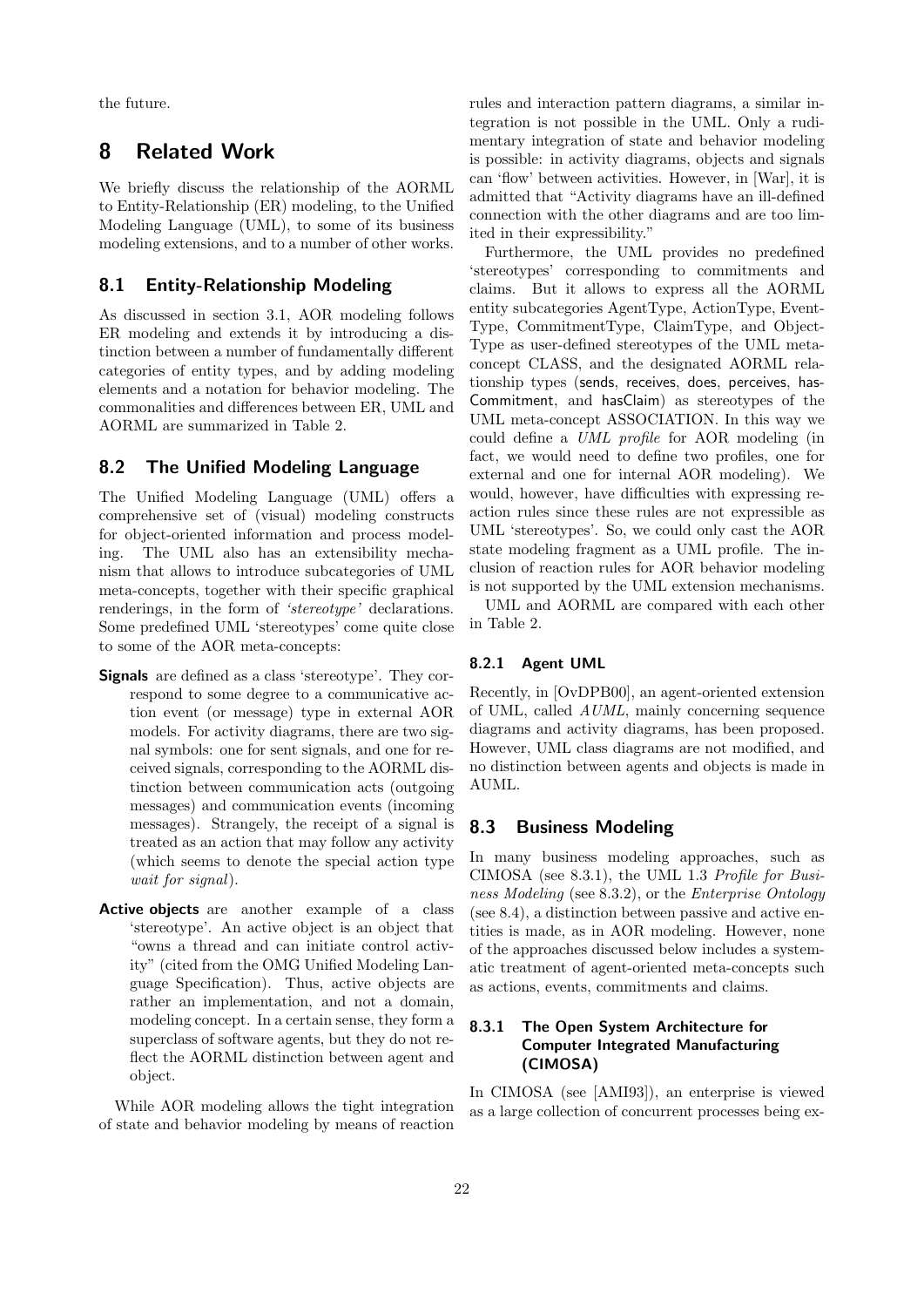| (Extended) ER     | UML              | External AORML       | Internal AORML       |  |
|-------------------|------------------|----------------------|----------------------|--|
| entity type       | class            | object type          | object type          |  |
|                   | active class     | agent type           | agent type           |  |
|                   | sent signal      | message type         | outgoing<br>message  |  |
|                   |                  |                      | type                 |  |
|                   | received signal  |                      | incoming<br>message  |  |
|                   |                  |                      | type                 |  |
|                   |                  | commitment/claim     | commitment type      |  |
|                   |                  | type                 |                      |  |
|                   |                  |                      | claim type           |  |
| relationship type | association      | association          | association          |  |
|                   |                  | sends                | isSentTo             |  |
|                   |                  | receives             | isReceivedFrom       |  |
|                   |                  | does                 | isPerceivedBy        |  |
|                   |                  | perceives            | isCreatedBy          |  |
|                   |                  | hasCommitment        | hasCommitment        |  |
|                   |                  |                      | Towards              |  |
|                   |                  | hasClaim             | hasClaimAgainst      |  |
|                   |                  | reaction rule        | reaction rule        |  |
| ER diagram        | class diagram    | agent diagram        |                      |  |
|                   |                  | interaction<br>frame | reaction frame dia-  |  |
|                   |                  | diagram              | gram                 |  |
|                   | sequence diagram | interaction<br>$Se-$ | reaction<br>sequence |  |
|                   |                  | quence diagram       | diagram              |  |
|                   | activity diagram | activity diagram     | activity diagram     |  |
|                   | state machine d. |                      | state machine d.     |  |
|                   |                  | interaction pattern  | reaction pattern di- |  |
|                   |                  | diagram              | agram                |  |

Table 2: A comparison of some important concepts of ER, UML and AORML.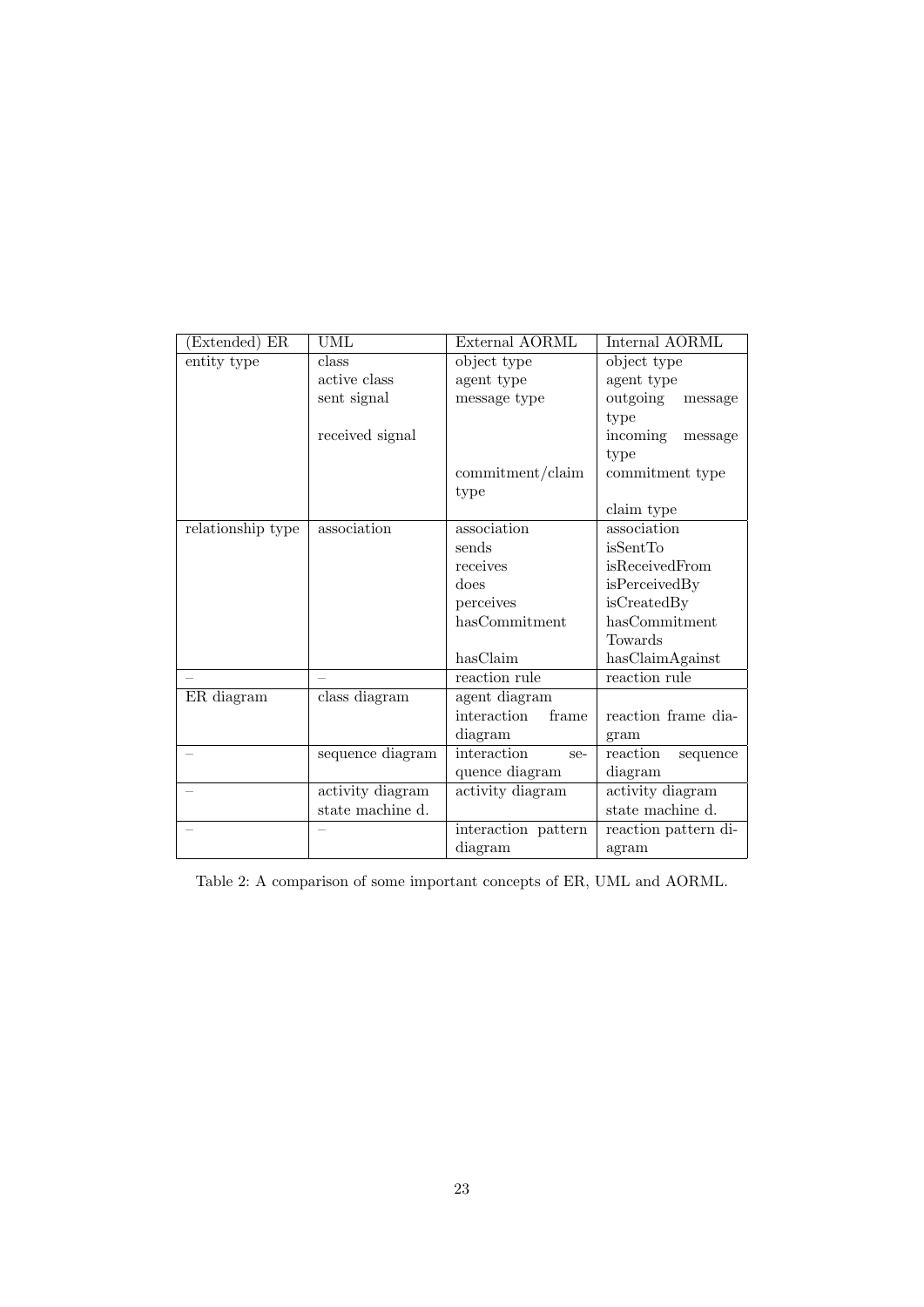| $A\mathcal{O}\mathcal{R}\mathcal{M}\mathcal{L}$ | <b>CIMOSA</b>        | <i>Enterprise Ontology</i> | PfBM   |
|-------------------------------------------------|----------------------|----------------------------|--------|
| agent                                           | functional entity    | actor                      | worker |
| action                                          | functional operation | activity, action           |        |
| event                                           | event                |                            |        |
| object                                          | enterprise object    | entity                     | entity |
| reaction rule                                   | behavioral rule      |                            |        |

Table 3: Comparing the basic terms of AORML with CIMOSA, the Enterprise Ontology and the UML Profile for Business Modeling (PfBM).

ecuted by agents (called 'functional entities') in the various functional areas (called 'domains') of the enterprise. A 'domain process' is described as 'a complete chain of activities flowing through the enterprise' ([BV99]) that is triggered by one or more events and further decomposed into subprocesses (called 'business processes') and/or elementary process steps (called 'enterprise activities').

A restricted form of reaction rules, called 'procedural rules' (and more recently 'behavioral rules'), is used to specify business process steps. These rules have the form

WHEN event DO action

where the event expression typically refers to the ending status of some activity, such as in the following rule

WHEN  $ES(ea1) = ok$  DO ea2.

specifying that the enterprise activity ea2 is started when the ending status of the enterprise activity eal. is 'ok'.

Some CIMOSA concepts have a direct correspondence to AORML concepts, as shown in Table 3. Unlike the AORML, CIMOSA does not provide any graphical language for visualizing its textually specified models.

#### 8.3.2 The UML Profile for Business Modeling

The UML 1.3 standard contains a UML Profile for Business Modeling that defines the following UML::Class stereotypes: 'worker', 'case worker', 'internal worker', and 'entity'. A  $\ll$ Worker $\gg$  is "an abstraction of a human that acts within the system". Although it is not clear what "system" means here, the concept of a worker seems to correspond to the AORML concept of an internal human agent. While an  $\ll$ Internal Worker $\gg$  does not interact with actors outside the system, a  $\ll$ Case Worker $\gg$ does. All other (passive) business objects are called  $\ll$ Entity $\gg$ . In addition, the concepts *organization* unit and work unit are proposed as UML::Subsystem

stereotypes. An  $\ll$ Organization Unit  $\gg$  is "a subsystem corresponding to an organization unit of the actual business"; it "contains organization units, work units, classes (workers and entities), and relationships"; thus, it corresponds to the AORML concept of an internal institutional agent. A  $\ll$ Work Unit $\gg$ is "a subsystem that contains one or more entities"; it is "a task-oriented set of objects that form a recognizable whole to the end user".

The UML Profile for Business Modeling seems to be a rather ad-hoc proposal for making a distinction between active and passive 'business objects' and for resolving some of the conceptual difficulties arising from the UML definition of an  $\ll$ Actor... While it shares some of its motivations with the AOR metamodel, it is, in many respects, quite incomplete. For instance, the only specific semantics assigned to  $\ll$ Worker $\gg$  (by means of well-formedness rules for associations) is that they may  $\ll$  communicate  $\gg$  with each other and may  $\ll$ subscribe $\gg$  to an  $\ll$ Entity $\gg$ . However, it is not explained, what these special associations mean.

#### 8.3.3 The Eriksson-Penker Business Extensions

In [EP99], Eriksson and Penker propose an approach to business modeling with UML based on four primary concepts: resources, processes, goals, and rules. In this proposal, there is no specific treatment of agents. They are subsumed, together with "material, information, and products" under the concept of resources. This unfortunate subsumption of human agents under the traditional 'resource' metaphor prevents a proper treatment of many agent-related concepts such as commitments, authorization, and communication/interaction.

A business process, in the Eriksson-Penker approach, is viewed as a sequence of activities, and a business process type is modeled by means of a UML activity diagram, while in AOR modeling, a business process is viewed as a sequence of events and actions/activities, and a business process type is specified by a set of reaction rules.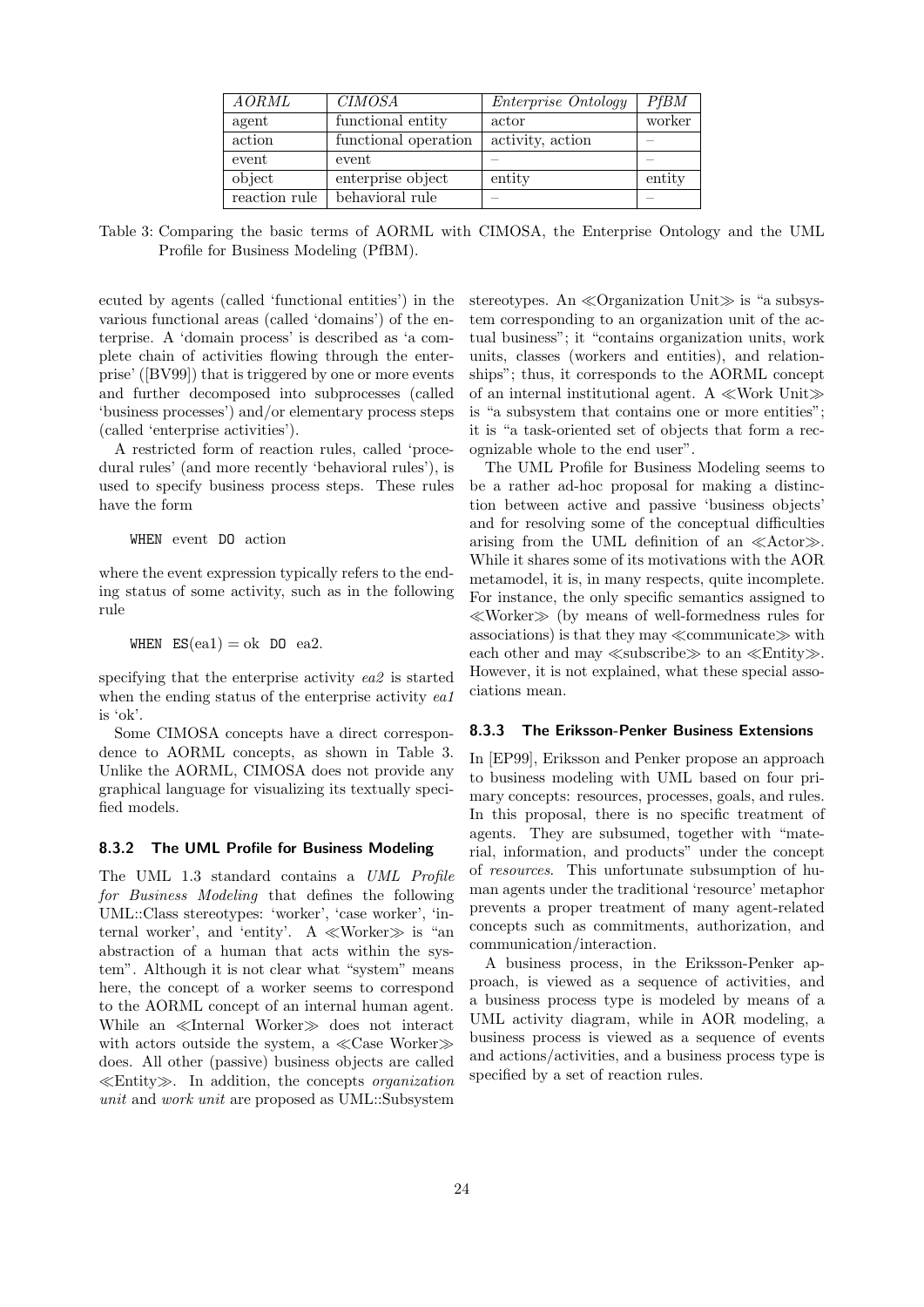#### 8.4 The Enterprise Ontology

The Enterprise Ontology was developed within the Enterprise Project, a collaborative effort to provide a framework for enterprise modeling, led by the AI Applications Institute at the University of Edinburgh (see [UKMZ98]). It consists of definitions for nearly 100 terms, starting with the fundamental concepts of its 'meta-ontology' (entity, relationship and actor), both in natural language and in the formalism of Ontolingua. The latter formalization is supposed to support reasoning about enterprises.

For simplicity, the distinction between an entity (instance) and an entity type (class) is avoided. Actors are defined as special entities that can play an actor role in certain relationships (such as performActivity, haveCapability, etc.).

In order to give a flavor of this work, we present some of the main concept definitions proposed.

An activity is an entity that is characterized by being performed by one or more actors over a particular time interval, having pre-conditions and effects, possibly being decomposable into more detailed subactivities, possibly using and/or consuming resources, being *owned* by an actor on behalf of whom the activity is performed.

There is no independent concept of an event: events are defined as "a kind of activity".<sup>12</sup> Synonyms of activity are: behavior, task, action.

A person is a human actor. A machine is a nonhuman actor. A *corporation* is a group of *persons* recognized in law as having existence, rights and duties distinct from those of the individual persons who comprise the group. A legal entity is either a person or a corporation.

The following points highlight some shortcomings of the Enterprise Ontology:

- 1. For analysis and design modeling, it is essential to distinguish between entities and entity types.
- 2. It seems to be questionable to view natural forces that cause certain events to happen, such as gravity, as actors.
- 3. Events should not be subsumed under activities. Rather, they should be first-class citizens.
- 4. Like in the UML, activities should be distinguished from actions which are conceived at the lowest level of temporal granularity, that is, as instantaneous events without duration.
- 5. The concepts of commitments/claims and duties/responsibilities are missing.

#### 8.5 Other Related Work

Agent-oriented modeling techniques are still in a very early stage. The *Resource-Event-Agent* (*REA*) modeling framework of [McC82] can be regarded as an early predecessor of agent-oriented information systems modeling. It was proposed as a new approach to accounting systems that aims at reconciling the specialist accounting view of enterprise resource management with the more general views of other business areas. In accounting, special attention is paid to economic resources that are subject to financial and managerial accounting requirements. These resources are associated with increment and decrement events which are, in turn, associated with economic agents. While the REA framework suggests to distinguish between the entity categories of resources, events and agents, it does not provide any visual or formal modeling language that allows to map these conceptual distinctions. AORML, by providing such visualization and formal language constructs, seems to support the REA accounting framework very well.

In [Yu95, YM95], an agent-oriented modeling framework, called  $i^*$ , for early requirements engineering is proposed stressing the role of dependencies between agents. Since the AORML provides a (visual) language for designing information systems, it may be a possible target language for transforming  $i^*$  models into it.

In [KGR96], a methodology for the analysis and design of multiagent systems based on object-oriented modeling principles is presented, requiring compliance with the particular paradigm of 'Belief-Desire-Intention (BDI)' agents proposed in [RG91]. More general approaches, considering issues such as agent roles, rights and duties, contracts and communication protocols, are proposed in [EL99, WJK00]. However, these approaches provide no diagram language and their relationship to the UML is not clear.

A conceptual framework for agent-oriented workflow modeling based on agent roles and the communication protocols, qualifications, and rights and duties associated with them, is proposed in [YS99]. In the business-rules-centered approach to the modeling of agent-oriented information systems of [Tav99], software agents are used to represent "functional business units/actors and also external units/actors like customers or suppliers". The business case of a car rental company is used to demonstrate the agent-based implementation of business rules.

### 8.6 Strengths and Weaknesses of AOR Modeling

The main strengths of AORML with respect to conceptual modeling are:

<sup>12</sup>Remarkably, the authors consider also events which take place as a result of natural necessity (such as "water flowing down a hill") as activities of inanimate actors (such as gravity).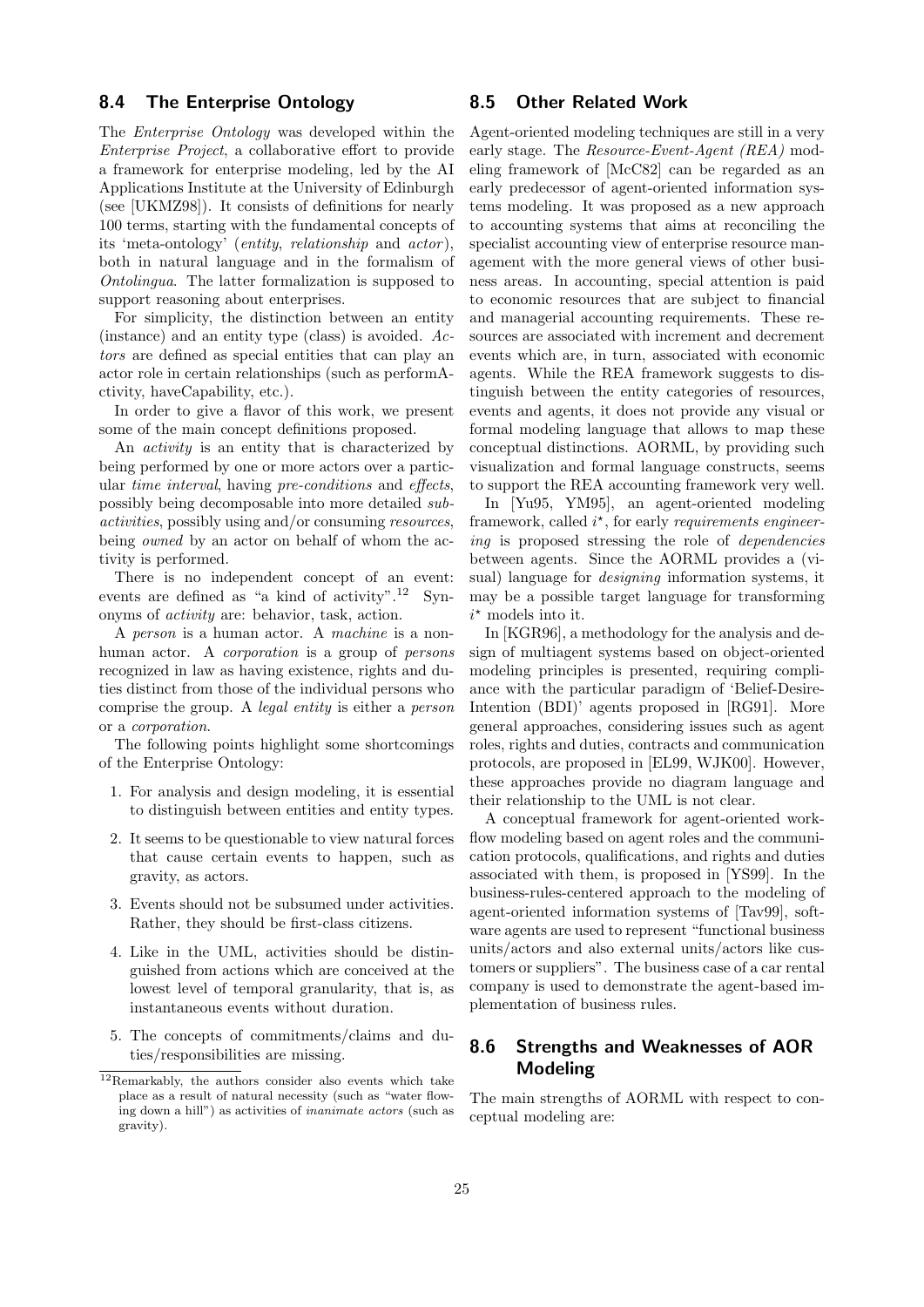- 1. AORML has a richer set of basic ontological concepts, allowing to capture more semantics of a domain, as compared to ER, UML and AUML.
- 2. AORML includes and unifies many of the fundamental domain modeling concepts found in enterprise modeling approaches such as CIMOSA and the Eriksson-Penker business extensions.
- 3. Unlike the UML, AORML allows to integrate state and behavior modeling in one diagram.
- 4. AORML allows to include the deontic concepts of rights and duties for organization modeling in an ER/UML-based information model.
- 5. AORML seems to be the first approach that allows to systematically distinguish between external and internal models, and to account for the phenomenon of internalization.
- 6. AORML seems to be the first approach that employs and visualizes the important concept of reaction rules for behavior modeling.

Weaknesses of AOR modeling in its current form include:

- 1. The entire development path from analysis to implementation is not fully defined yet.
- 2. AORML does currently not include the concept of activities. It will be added, however, in future work (a first sketch can be found in [TW01b]).
- 3. AORML does currently not include the concept of goals which is fundamental in several other approaches, such as [YM95, EP99].
- 4. AORML does currently not allow to model the proactive behavior of agents. This type of behavior, which is the focus of Artificial Intelligence approaches to agents, is based on action planning and plan execution for achieving goals.

## 9 Conclusion

Similar to 'object', the term 'agent' denotes an abstraction that leads to more natural and more modular software concepts. It helps to capture more semantics about natural and artificial systems an information system has to represent and to interact with. We have presented an agent-oriented approach to state and behavior modeling that allows an integrated treatment of the static, dynamic and deontic aspects of these systems, and thus offers a methodology that is semantically richer than many other approaches.

In future work we plan to extend the AOR metamodel by adding the meta-concepts of activities and goals. We also plan to develop a suitable method for agent-oriented requirements engineering. Furthermore, in two ongoing research projects (see [AGV, Coh]), we develop extensions and tools for modeling and running simulations of socio-technical, economic and social systems based on the AOR metamodel. For up-to-date information on AOR modeling, see www.AOR.rezearch.info.

#### Acknowledgements

I am grateful to Kuldar Taveter and to the anonymous referees for their valuable comments on preliminary versions of this article.

### References

- [AGV] AGV transport systems as coooperative and adaptive multiagent systems. Research project. http://www.inf.fuberlin.de/inst/ag-ki/projects/fts/.
- [AMI93] ESPRIT Consortium AMICE, editor. CIMOSA – Open System Architecture for CIM. Springer-Verlag, 2nd edition, 1993.
- [BV99] G. Berio and F.B. Vernadat. New developments in enterprise modeling using CIMOSA. Computers in Industry, 40:99–114, 1999.
- [Che76] P. Chen. The entity-relationship model – toward a unified view of data. ACM Transactions on Database Systems, 1(1):9–36, 1976.
- [Cod70] E.F. Codd. A relational model of data for large shared data banks. Communications of the ACM, 13(6), 1970.
- [Coh] Coherence in automated and semi-automated interaction processes. Research project. http://tmitwww.tm.tue.nl/staff/gwagner/coherence.
- [CPF<sup>+</sup>99] Y. Chen, Y. Peng, T. Finin, Y. Labrou, S. Cost, B. Chu, R. Sun, and B. Wilhelm. A negotiation-based multiagent system for supply chain management. In Proc. of Workshop on Agent based Decision-Support for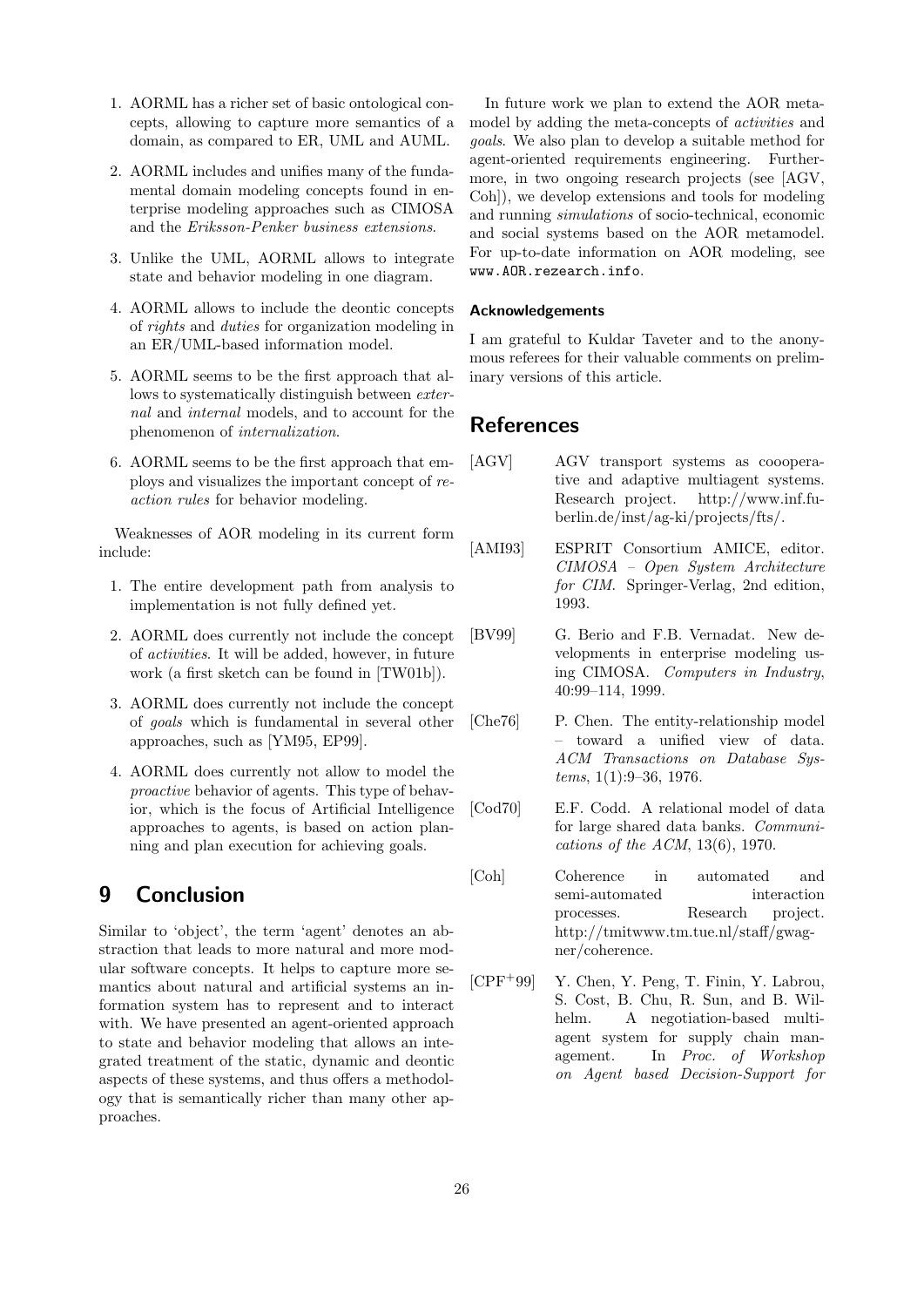Managing the Internet-Enabled Supply-Chain, at Third Conference on Autonomous Agents (Agents-99), Seattle, WA, May 1999.

- [EL99] M. Elammari and W. Lalonde. An agent-oriented methodology: High-level and intermediate models. In G. Wagner and E. Yu, editors, Proc. of the 1st Int. Workshop. on Agent-Oriented Information Systems, 1999.
- [EP99] H.E. Eriksson and M. Penker. Business Modeling with UML: Business Patterns at Work. John Wiley & Sons, 1999.
- [FBT00] M.S. Fox, M. Barbuceanu, and R. Teigen. Agent-oriented supply chain management. Int. J. of Flexible Manufacturing Systems, 12:165–188, 2000.
- [FMHS96] K. Fischer, J.P. Mueller, I. Heimig, and A.-W. Scheer. Intelligent agents in virtual enterprises. In Proc. of PAAM96, pages 205–223, 1996.
- [GK94] M.R. Genesereth and S.P. Ketchpel. Software agents. Communication of the ACM, 37(7):48–53, 1994.
- [GSP00] J. Gjerdrum, N. Shah, and L.G. Papgeorgiou. A combined optimization and agent-based approach for supply chain modeling and performance assessment. Production Planning and Control, 12:81–88, 2000.
- [Har87] D. Harel. Statecharts: A visual formalism for complex systems. Science of Computer Programming, 8:231–274, 1987.
- [HR95] B. Hayes-Roth. An architecture for adaptive intelligent systems. Artificial Intelligence, 72:329–365, 1995.
- [Jac94] I. Jacobson. The Object Advantage. Addison-Wesley, Workingham (England), 1994.
- [KGR96] D. Kinny, M. Georgeff, and A. Rao. A methodology and modeling technique for systems of BDI agents. In W. Van de Velde and J.W. Perram, editors, Agents Breaking Away, volume 1038 of Lecture Notes in Artificial Intelligence, pages 56–71. Springer-Verlag, 1996.
- [McC82] W.E. McCarthy. The REA accounting model: A generalized framework for accounting systems in a shared data environment. The Accounting Review, LVII(3):554–578, July 1982.
- [MP92] Z. Manna and A. Pnueli. The Temporal Logic of Reactive and Concurrent Systems. Springer-Verlag, 1992.
- [OvDPB00] J. Odell, H. van Dyke Parunak, and B. Bauer. Extending UML for agents. In G. Wagner, Y. Lesperance, and E. Yu, editors, Proc. of the 2nd Int. Workshop on Agent-Oriented Information Systems, Berlin, 2000. iCue Publishing.
- [RG91] A.S. Rao and M.P. Georgeff. Modeling rational agents within a BDIarchitecture. In J. Allen, R. Fikes, and E. Sandewall, editors, Proc. KR-91, San Mateo (CA), 1991. Morgan Kaufmann.
- [Sea95] John R. Searle. The Construction of Social Reality. Free Press, New York, 1995.
- [Sho93] Y. Shoham. Agent-oriented programming. Artificial Intelligence, 60:51–92, 1993.
- [Sin99] M.P. Singh. An ontology for commitments in multiagent systems. Artificial Intelligence and Law, 7:97–113, 1999.
- [SM96] M. Stonebraker and D. Moore. Object-Relational DBMS. Morgan Kaufmann Publishers, San Francisco, 1996.
- [Tav99] K. Taveter. Business rules approach to the modeling, design and implementation of agent-oriented information systems. In G. Wagner and E. Yu, editors, Proc. of the 1st Int. Workshop on Agent-Oriented Information Systems, 1999.
- [TW01a] K. Taveter and G. Wagner. Agentoriented enterprise modeling based on business rules. In Proc. of 20th Int. Conf. on Conceptual Modeling (ER2001), pages 527–540, Yokohama, Japan, November 2001. Springer-Verlag. LNCS 2224.
- [TW01b] K. Taveter and G. Wagner. A multi paradigm methodology for modelling inter-enterprises business processes. In Proc. of 2nd Int. Workshop on Conceptual Modeling Approaches for e-Business, held in conjunction with the